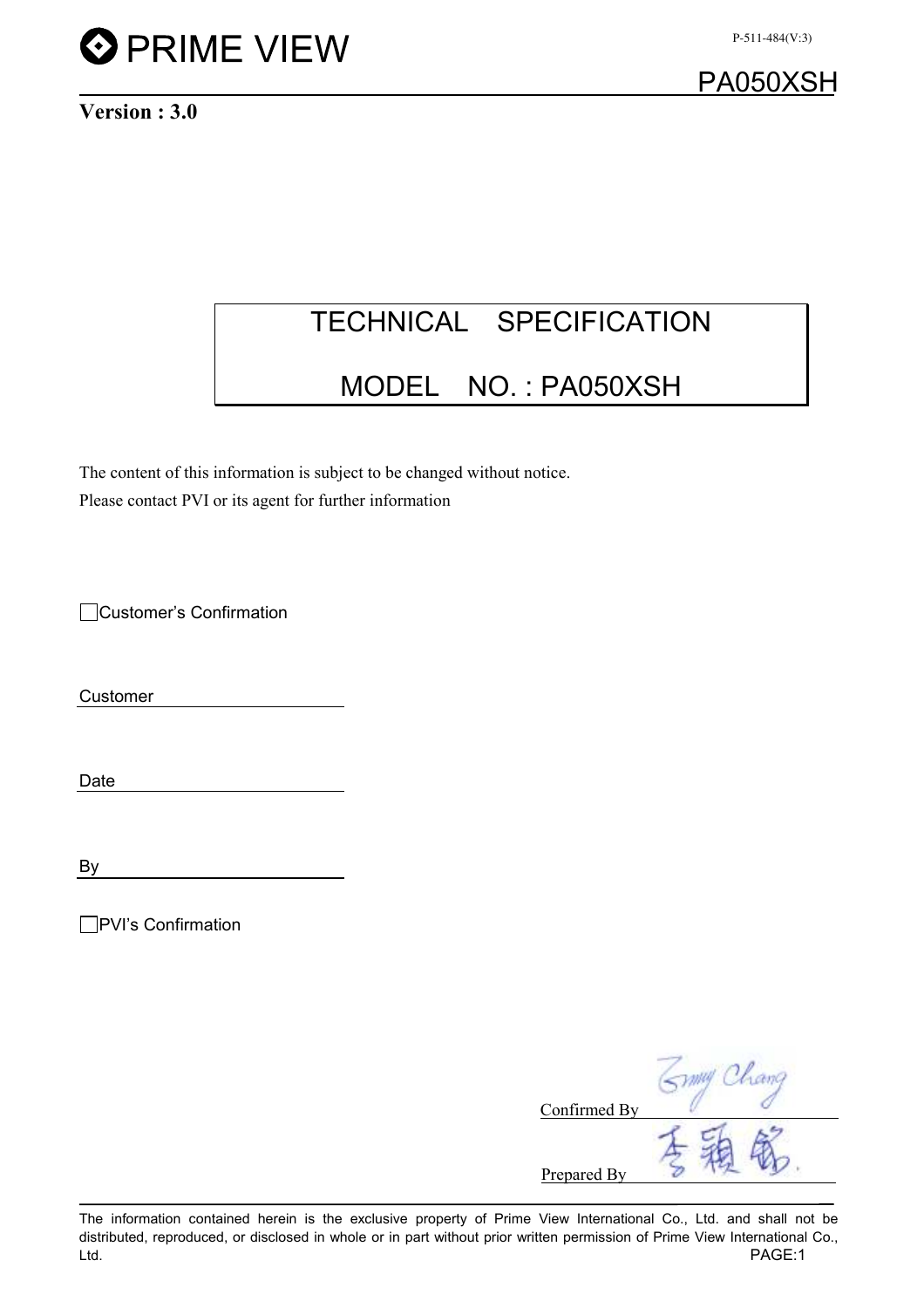

## Revision History

| Rev. | Date<br><b>Issued</b> | <b>Revised</b><br><b>Contents</b>                 |
|------|-----------------------|---------------------------------------------------|
| 1.0  | Jan.7.2008            | New                                               |
|      |                       | Add                                               |
| 2.0  | March.24.2008         | Page 23 11. Handling Cautions                     |
|      |                       | 11-1 item $d$ )                                   |
| 3.0  | Oct.31.2008           | 4. Mechanical Drawing of TFT-LCD Module<br>Page 5 |
|      |                       | Add UL Label on outline drawing                   |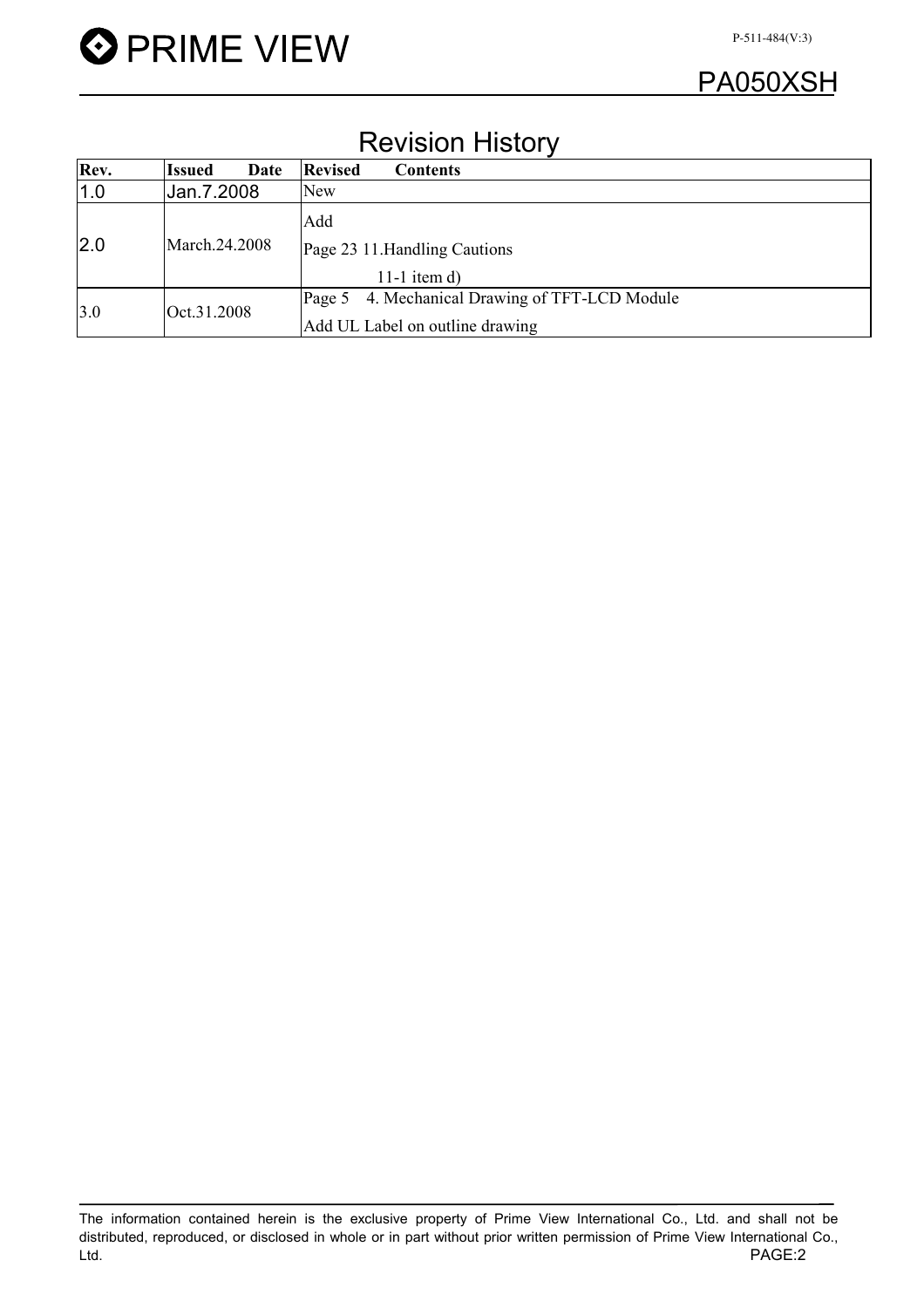# TECHNICAL SPECIFICATION

# **CONTENTS**

| NO.            | <b>ITEM</b>                                   | <b>PAGE</b>    |
|----------------|-----------------------------------------------|----------------|
|                | Cover                                         |                |
|                | <b>Revision History</b>                       | $\overline{2}$ |
|                | Contents                                      | 3              |
|                | Application                                   | 4              |
| $\overline{2}$ | Features                                      | $\overline{4}$ |
| 3              | <b>Mechanical Specifications</b>              | $\overline{4}$ |
| $\overline{4}$ | Mechanical Drawing of TFT-LCD module          | 5              |
| 5              | Input / Output Terminals                      | $\overline{7}$ |
| 6              | Pixel Arrangement and input connector pin NO. | 9              |
|                | <b>Absolute Maximum Ratings</b>               | 10             |
| 8              | <b>Electrical Characteristics</b>             | 10             |
| 9              | Power On Sequence                             | 20             |
| 10             | <b>Optical Characteristics</b>                | 20             |
| 11             | <b>Handling Cautions</b>                      | 24             |
| 12             | <b>Reliability Test</b>                       | 26             |
| 13             | <b>Block Diagram</b>                          | 27             |
| 14             | Packing                                       | 28             |

The information contained herein is the exclusive property of Prime View International Co., Ltd. and shall not be distributed, reproduced, or disclosed in whole or in part without prior written permission of Prime View International Co., Ltd. PAGE:3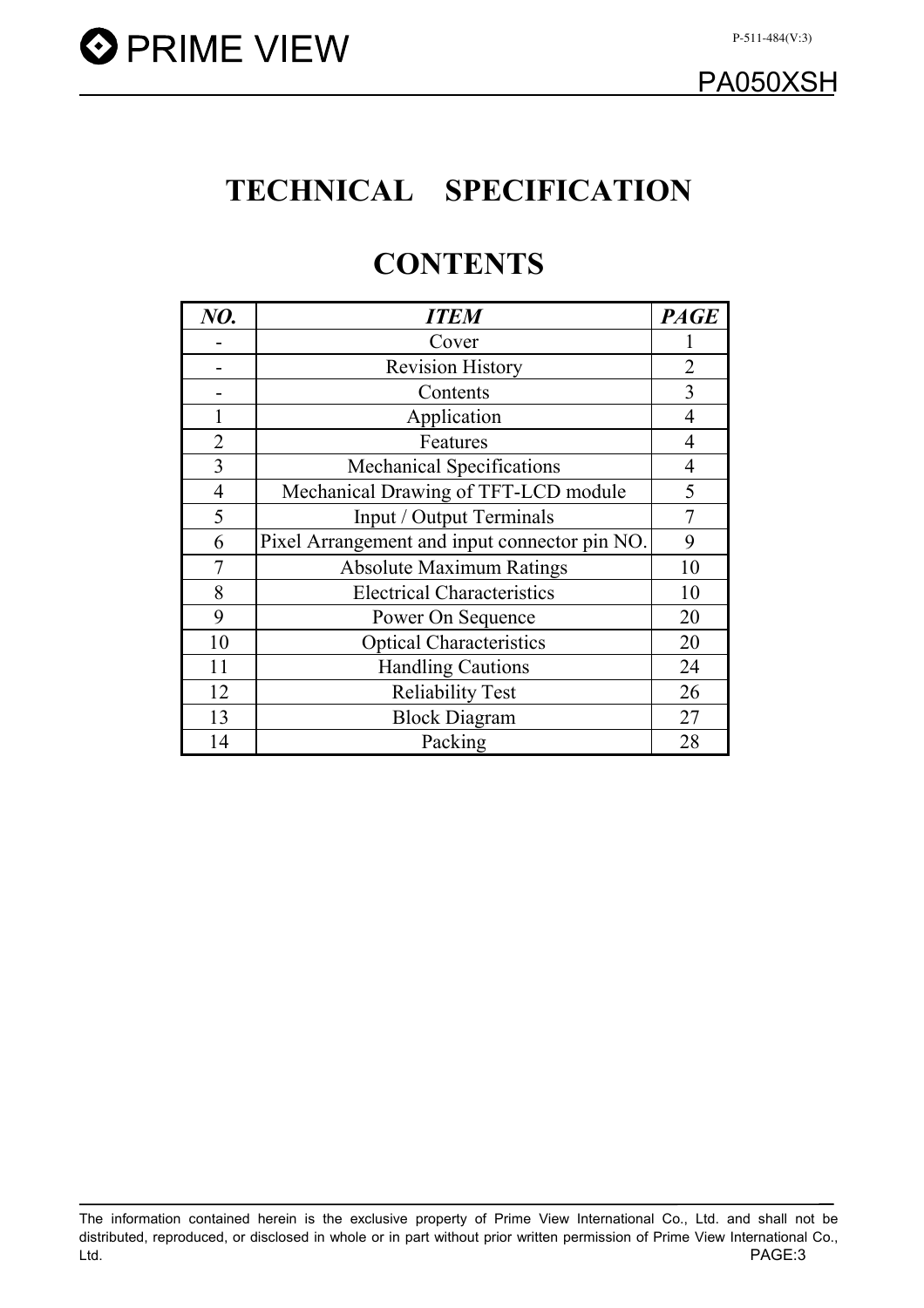



### 1. Application

This technical specification applies to 5" color TFT-LCD module , PA050XSH. The applications of the panel are portable DVD, GPS, multimedia applications and others AV system..

### 2. Features

- . Compatible with NTSC & PAL system
- . Amorphous silicon TFT LCD panel with LED back-light unit
- . Pixel in stripe configuration
- . Slim and compact
- . Image Reversal : Up/Down and Left/Right

#### 3. Mechanical Specifications

| <b>Parameter</b>               | <b>Specifications</b>                            | Unit |
|--------------------------------|--------------------------------------------------|------|
| Screen Size                    | 5 (diagonal)                                     | inch |
| Display Format                 | 320x(RGB)x234                                    | dot  |
| Active Area                    | $102.72(H) \times 74.529(V)$                     | mm   |
| Pixel Pitch                    | $0.321$ (H) $\times$ 0.3185 (V)                  | mm   |
| Pixel Configuration            | Stripe                                           |      |
| Back-light                     | $15$ -LED                                        |      |
| <b>Outline Dimension</b>       | $119.30(W) \times 91.40(H) \times 7.50(D)(typ.)$ | mm   |
| <b>Surface Treatment</b>       | Anti - Glare+EWV                                 |      |
| Weight                         | $116 \pm 5$                                      | g    |
| Display mode                   | Normally white                                   |      |
| Gray scale inversion direction | 6 o'clock                                        |      |
|                                | [ ref to Note $10-1$ ]                           |      |

The information contained herein is the exclusive property of Prime View International Co., Ltd. and shall not be distributed, reproduced, or disclosed in whole or in part without prior written permission of Prime View International Co., Ltd. PAGE:4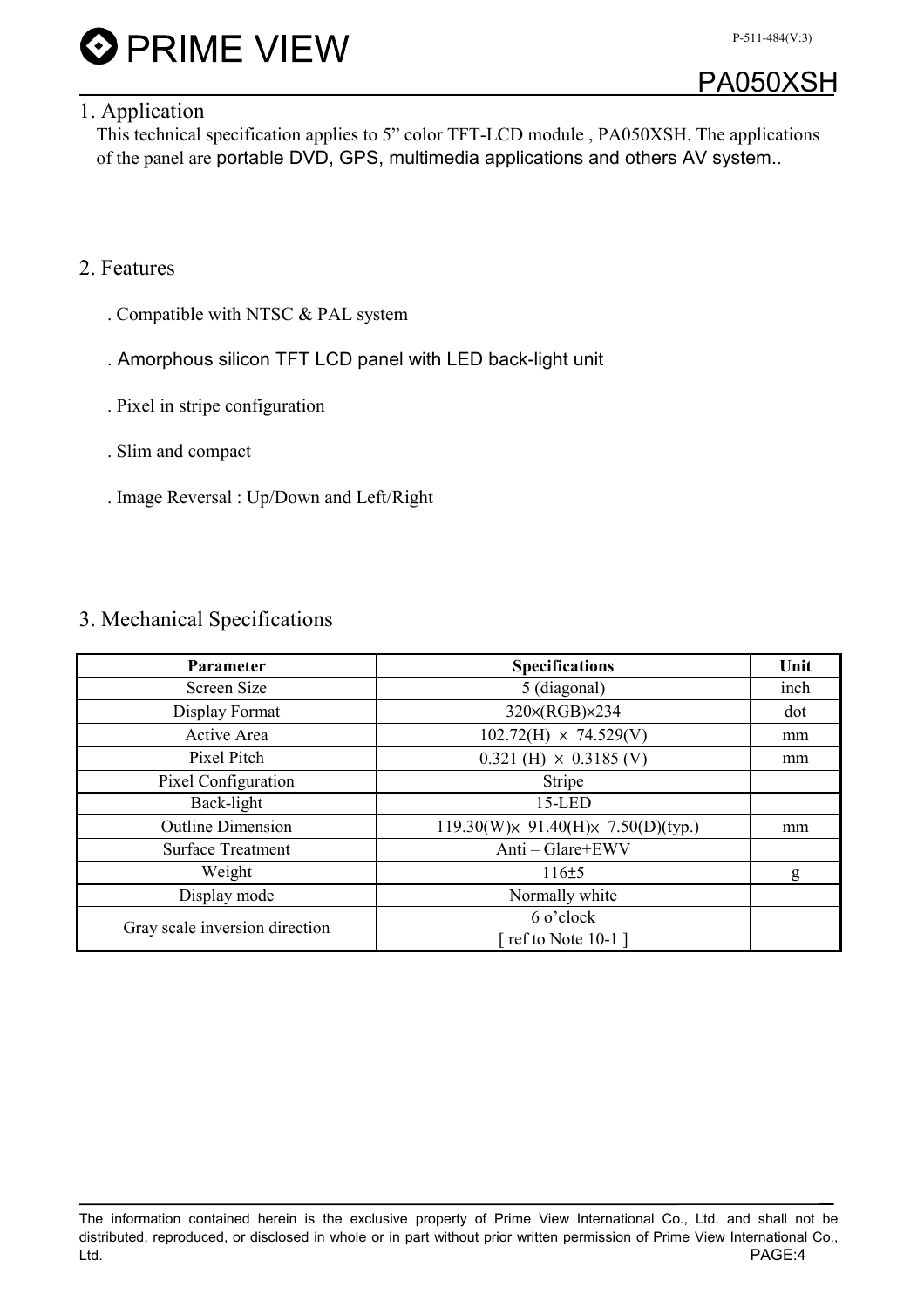**O** PRIME VIEW

### PA050XSH



The information contained herein is the exclusive property of Prime View International Co., Ltd. and shall not be distributed, reproduced, or disclosed in whole or in part without prior written permission of Prime View International Co., Ltd. PAGE:5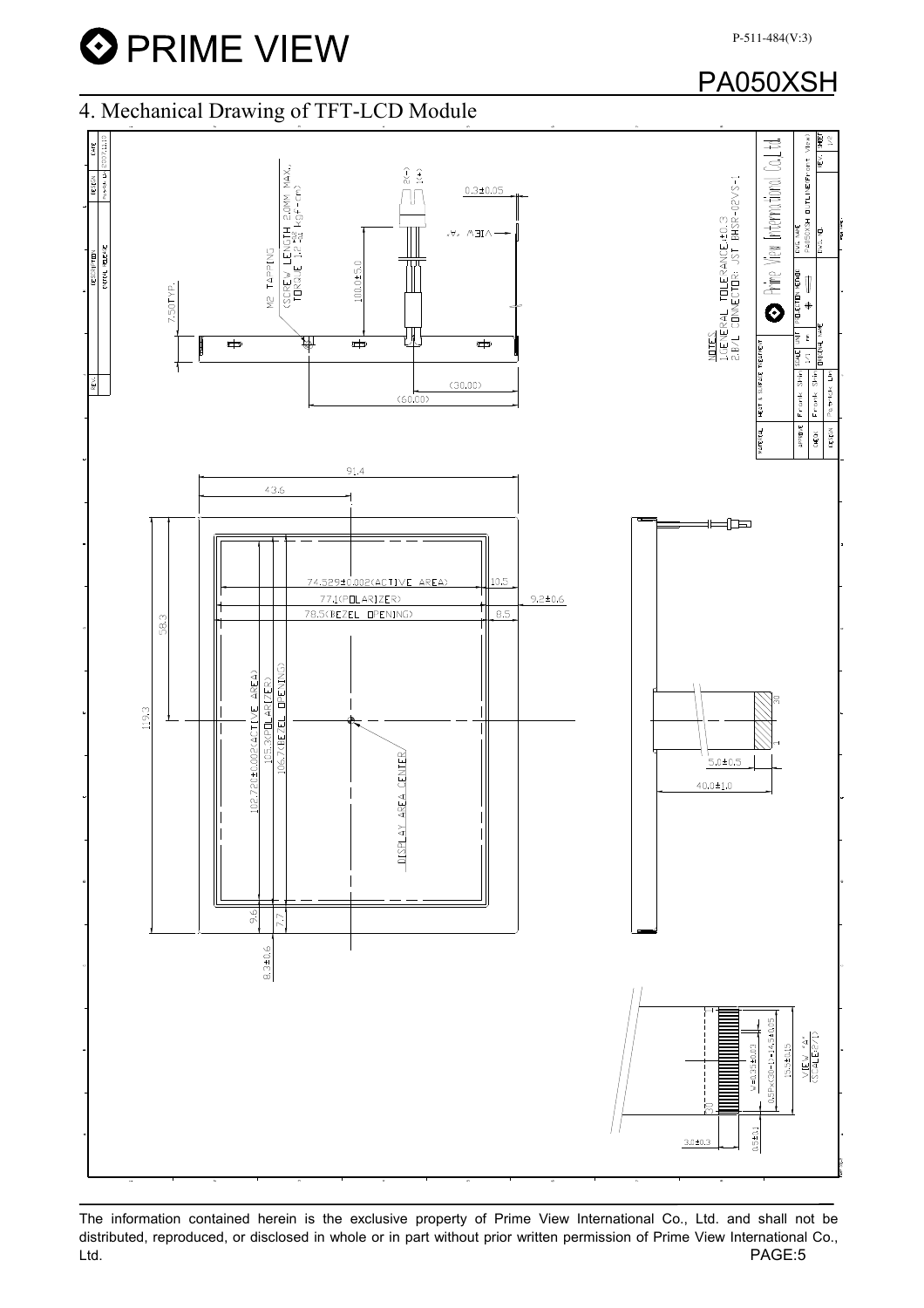





The information contained herein is the exclusive property of Prime View International Co., Ltd. and shall not be distributed, reproduced, or disclosed in whole or in part without prior written permission of Prime View International Co., Ltd. PAGE:6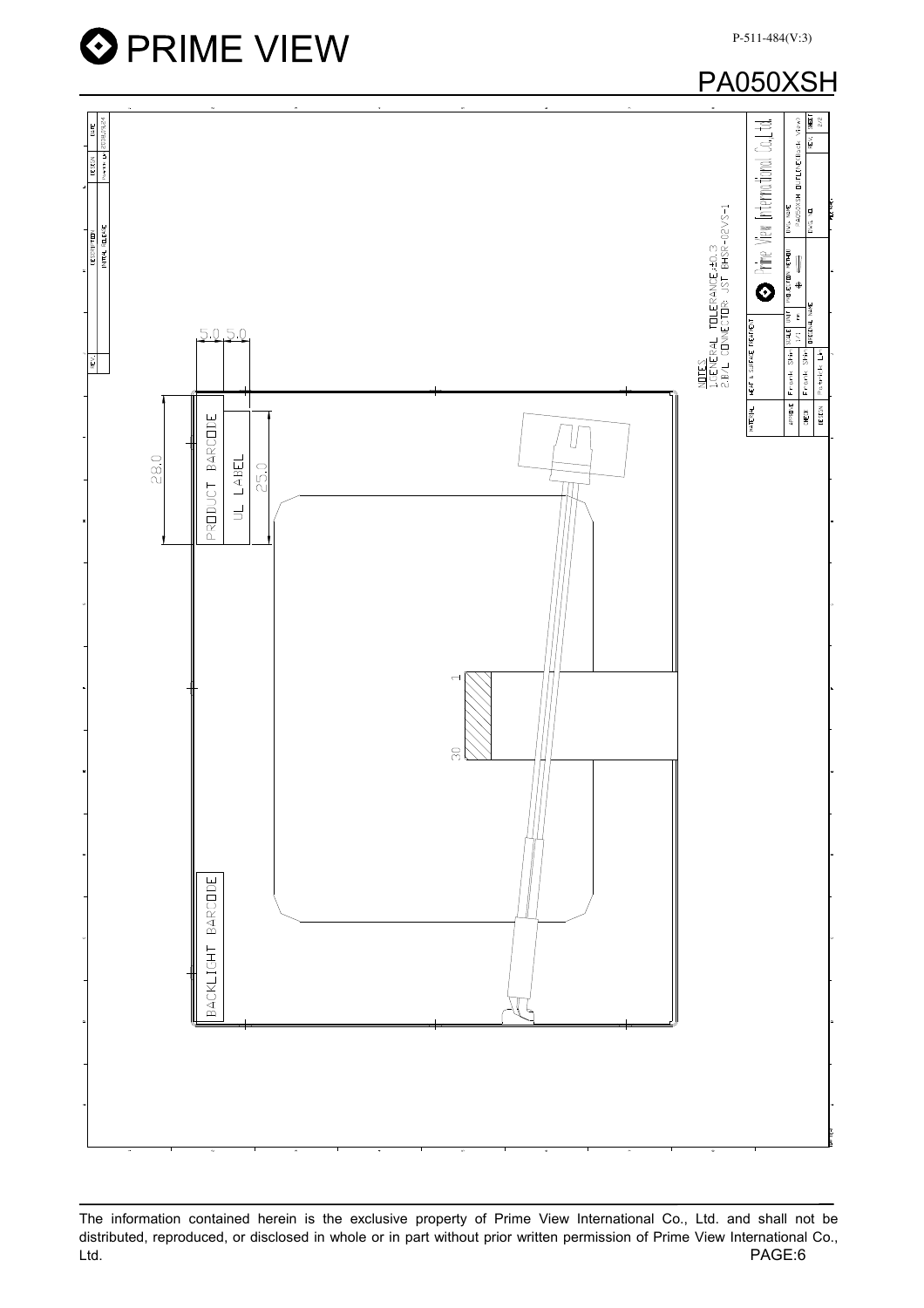**O** PRIME VIEW



P-511-484(V:3)

### 5. Input / Output Terminals

 TFT-LCD Module Connector FPC Down Connect , 30Pins , Pitch : 0.5 mm

| Pin No         | <b>Symbol</b>           | I/O                      | <b>Description</b>                                       | Remark       |
|----------------|-------------------------|--------------------------|----------------------------------------------------------|--------------|
| 1              | DIO1                    | I/O                      | Vertical start pulse                                     | Note $5 - 4$ |
| $\overline{2}$ | <b>CPV</b>              | $\bf I$                  | Shift clock for gate driver                              |              |
| $\overline{3}$ | <b>VGL</b>              | $\mathbf I$              | Power for gate driver (AC voltage)                       |              |
| $\overline{4}$ | NC                      | $\blacksquare$           | No connection                                            |              |
| 5              | N <sub>C</sub>          | $\blacksquare$           | No connection                                            |              |
| 6              | NC                      | $\blacksquare$           | No connection                                            |              |
| $\overline{7}$ | <b>XOE</b>              | $\bf I$                  | Output enable for gate driver                            |              |
| $8\,$          | <b>VSS</b>              |                          | Ground for digital circuit                               |              |
| 9              | <b>VCC</b>              | I                        | Supply voltage for logic control circuit for gate driver | Note $5-2$   |
| 10             | NC                      | $\overline{\phantom{a}}$ | No connection                                            |              |
| 11             | <b>VGH</b>              | I                        | Positive power for gate driver                           | Note $5-3$   |
| 12             | N <sub>C</sub>          | ÷,                       | No connection                                            |              |
| 13             | $\mathbf{U}/\mathbf{D}$ | $\mathbf I$              | Up/Down control for gate driver                          | Note $5-4$   |
| 14             | DIO <sub>2</sub>        | I/O                      | Vertical start pulse                                     | Note $5-4$   |
| 15             | <b>VCOM</b>             | $\mathbf I$              | Common electrode voltage                                 | Note $5-1$   |
| 16             | STH1                    | I/O                      | Start pulse for source driver                            | Note $5-4$   |
| 17             | VDD1                    | $\bf I$                  | Supply power for digital circuit                         | Note $5-2$   |
| 18             | VSS1                    | $\blacksquare$           | Ground for digital circuit                               |              |
| 19             | VDD <sub>2</sub>        | $\bf I$                  | Supply power for analog circuit                          | Note $5-2$   |
| 20             | VSS2                    | $\blacksquare$           | Ground for analog circuit                                |              |
| 21             | R/L                     | I                        | Left/Right control for source driver                     | Note $5-4$   |
| 22             | <b>VR</b>               | I                        | Video input R                                            |              |
| 23             | VG                      | $\bf I$                  | Video input G                                            | Note $5 - 1$ |
| 24             | <b>VB</b>               | $\bf I$                  | Video input B                                            |              |
| 25             | CPH1                    | $\rm I$                  | Sampling and shift clock for source driver               |              |
| 26             | CPH <sub>2</sub>        | $\rm I$                  | Sampling and shift clock for source driver               | Note $5-5$   |
| 27             | CPH <sub>3</sub>        | $\mathbf I$              | Sampling and shift clock for source driver               |              |
| 28             | STH <sub>2</sub>        | I/O                      | Start pulse for source driver                            | Note $5-4$   |
| 29             | <b>OEH</b>              | I                        | Output enable for source driver                          |              |
| 30             | $\rm NC$                | $\overline{\phantom{a}}$ | No connection                                            |              |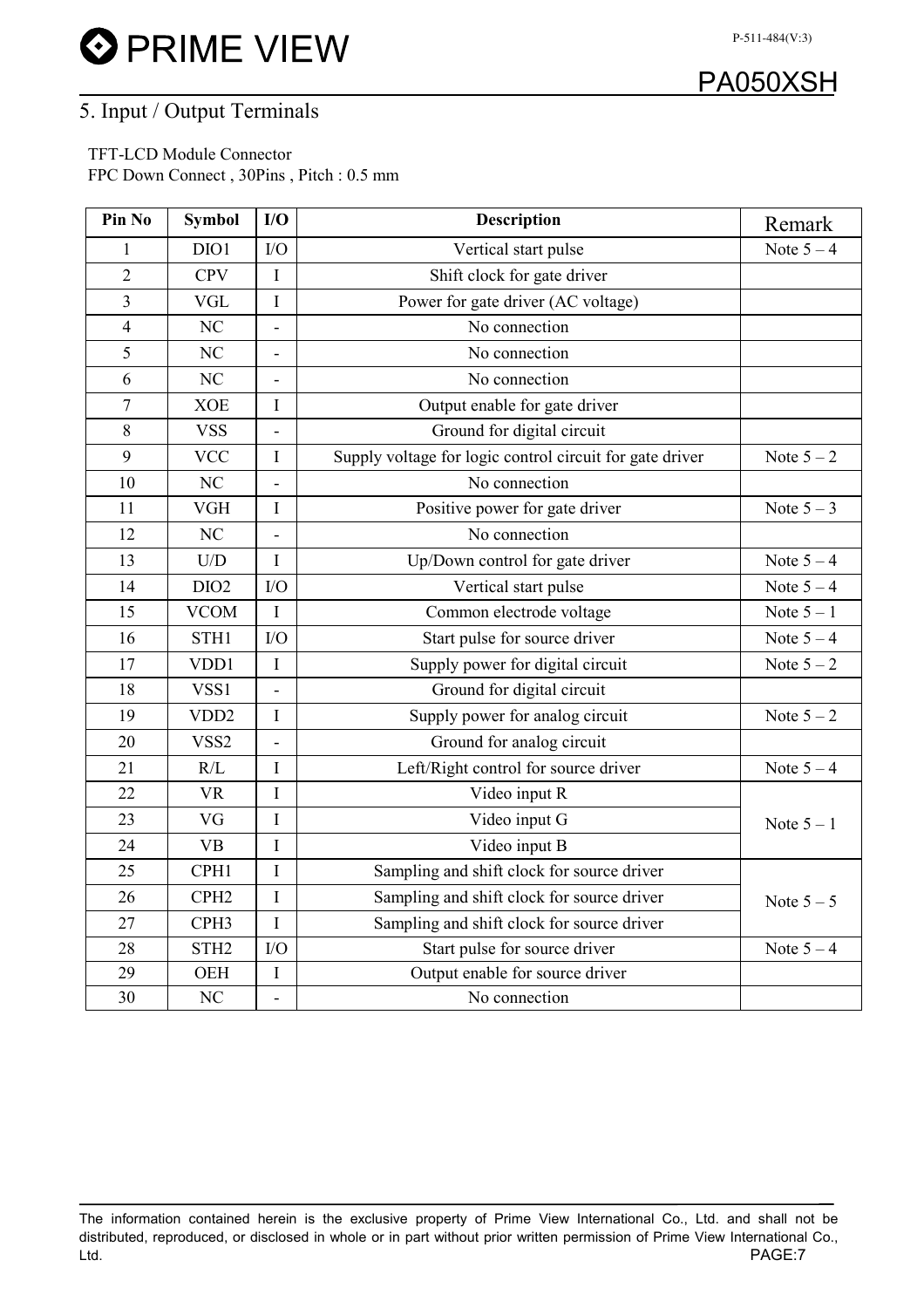

Note  $5 - 1$  :  $V_{COM} = 6V_{PP}$ .

Phase of the video signal input and  $V_{COM}$ 

The relation between these values could refer to 8-1 Operating condition.



Liquid crystal transmission of the video signal input,  $V_{COM}$  and timing

|                            |              | $\rm V_{COM}$ |
|----------------------------|--------------|---------------|
|                            | H Level      | L Level       |
| Video Signal Input Maximum | <b>Black</b> | White         |
| Video Signal Input Minimum | White        | <b>Black</b>  |

White : maximum transmission / Black : minimum transmission

Note  $5 - 2$ :  $V_{\text{DD1}}$ ,  $V_{\text{CC}} = +3.3 \text{V}$ ,  $V_{\text{DD2}} = +5 \text{V}$  (Typ.)

Note  $5 - 3$ :  $V_{GH} = +17V$  (Typ.).

The information contained herein is the exclusive property of Prime View International Co., Ltd. and shall not be distributed, reproduced, or disclosed in whole or in part without prior written permission of Prime View International Co., Ltd. PAGE:8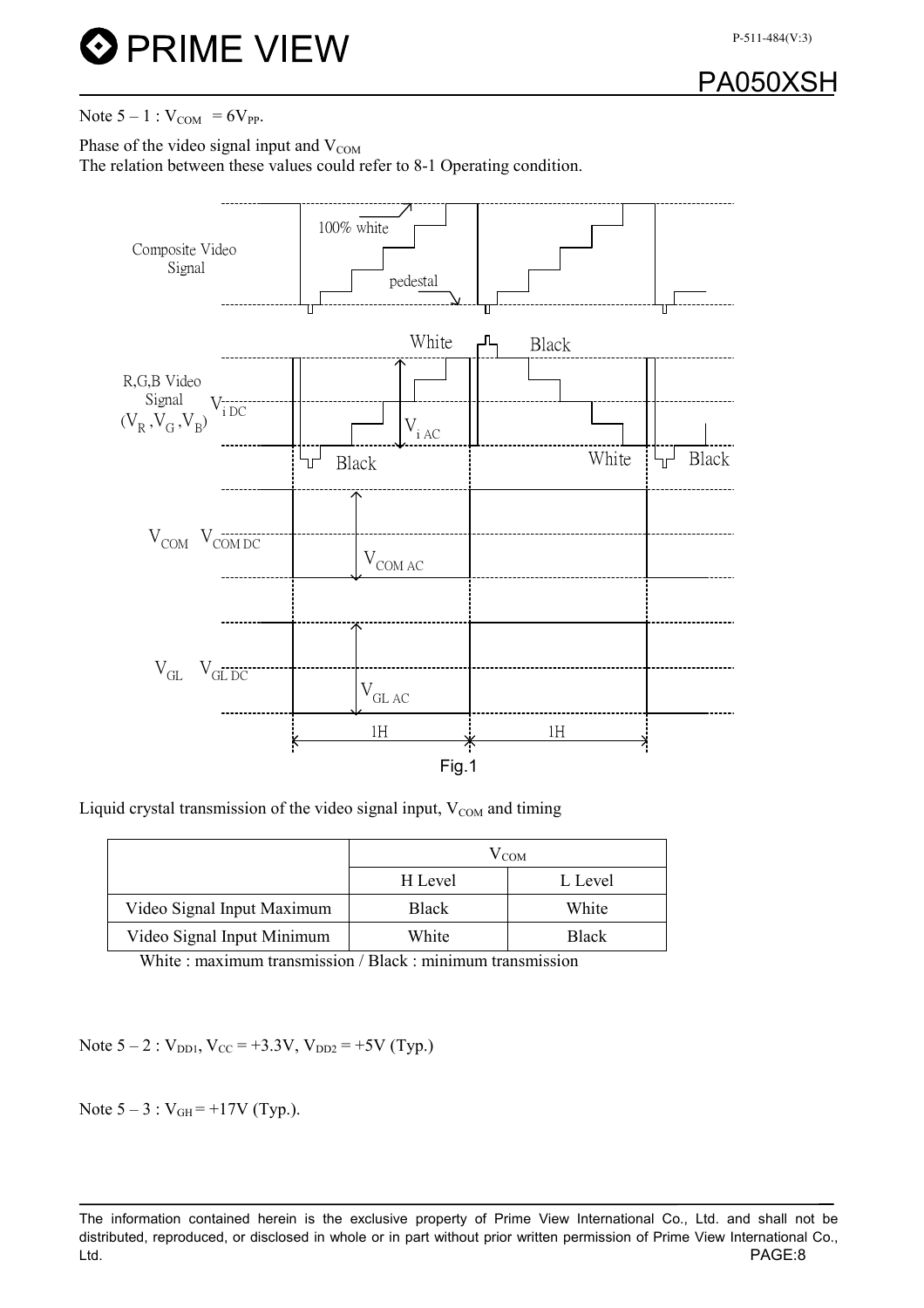# PA050XSH

#### Note  $5 - 4$ : STH1, STH2 and R/L mode

| K/L          | 3TH1   | STH2   | Remark        |
|--------------|--------|--------|---------------|
| High(VDD)    | Input  | Output | Left to Right |
| Low(0 Volt.) | Output | Input  | Right to Left |

#### $U/D$  (PIN 13) =High R/L (PIN 21) = High  $U/D$  (PIN 13) =Low R/L (PIN 21) =Low





DIO1, DIO2, and U/D mode

| J/D          | DIO1   | DIO2   | Remark     |
|--------------|--------|--------|------------|
| High(VDD)    | Input  | Output | Up to Down |
| Low(0 Volt.) | Output | Input  | Down to Up |

Note 5 – 5 : The CPH1 reference Fig.8-1 Sampling clock timing CPH2 and CPH3 connect GND.

6. Pixel Arrangement and input connector pin NO.

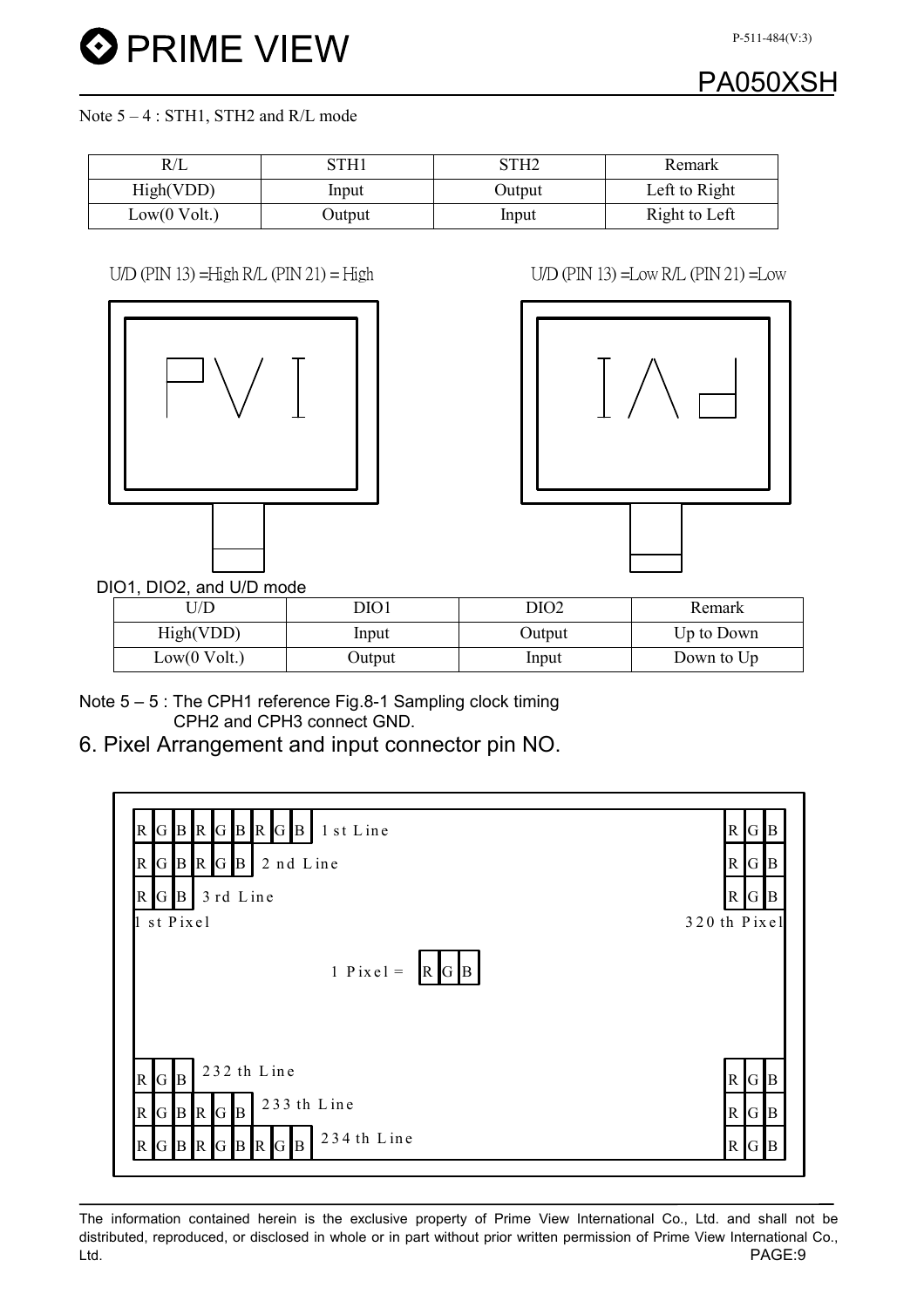# PA050XSH

P-511-484(V:3)

### 7. Absolute Maximum Ratings :

7-1) The followings are maximum values , which if exceeded, may cause faulty operation or damage to the unit.  $GND = 0 \text{ V}$ ,  $T_2 = 25 \text{ °C}$ 

| unit.                            |               |                            |        |             | $\mathbf{U}(\mathbf{V}) = \mathbf{U} \mathbf{V}$ $\mathbf{V} = \mathbf{A} \mathbf{A} - \mathbf{A} \mathbf{U} \mathbf{V}$ |  |
|----------------------------------|---------------|----------------------------|--------|-------------|--------------------------------------------------------------------------------------------------------------------------|--|
| Parameter                        | <b>Symbol</b> | MIN.                       | MAX.   | <b>Unit</b> | <b>Remark</b>                                                                                                            |  |
| Supply Voltage For Source Driver | $\rm V_{DD2}$ | $-0.3$                     | $+5.8$ | V           |                                                                                                                          |  |
|                                  | $V_{DD1}$     | $-0.3$                     | $+7.0$ |             |                                                                                                                          |  |
| Supply Voltage For Gate Driver   |               | $\mathsf{V}_{\mathsf{CC}}$ | $-0.3$ | $+6.0$      |                                                                                                                          |  |
|                                  |               | $V_{GH}$ - $V_{EE}$        | $-0.3$ | $+40.0$     |                                                                                                                          |  |
|                                  | H Level       | $\mathsf{V}_{\mathsf{GH}}$ | $-0.3$ | $+25.0$     |                                                                                                                          |  |
|                                  | L Level       | $V_{EE}$                   | $-16$  | $+0.3$      |                                                                                                                          |  |
| <b>LED Forward Current</b>       | Ιf            |                            | 25     | mA          | Each LED<br>At $25^{\circ}$ C                                                                                            |  |

### 8. Electrical Characteristics

#### 8-1) Operating Condition

| Parameter                               |               | <b>Symbol</b> | MIN.         | Typ.                         | MAX.             | Unit                    | Remark                                |
|-----------------------------------------|---------------|---------------|--------------|------------------------------|------------------|-------------------------|---------------------------------------|
| <b>Supply Voltage For Source</b>        | Analog        | $V_{DD2}$     | $+4.5$       | $+5.0$                       | $+5.5$           | V                       |                                       |
| Driver                                  | Logic         | $V_{DD1}$     | $+3.0$       | $+3.3$                       | $+3.6$           | $\overline{\mathsf{V}}$ | Depend on T/C                         |
|                                         |               |               | $+4.5$       | $+5.0$                       | $+5.5$           | $\mathbf{V}$            | signal voltage                        |
|                                         |               | $V_{GH}$      | $+15$        | $+17$                        | $+19$            | $\mathbf{V}$            |                                       |
|                                         |               | $V_{GL,DC}$   | $-13$        | $-12$                        | $-11$            | $\overline{\mathbf{V}}$ | DC Component<br>of $V_{GL}$           |
| Supply<br>Voltage For<br>Gate<br>Driver | $V_{GLAC}$    |               |              | $+6.0$                       |                  | $V_{P-P}$               | AC Component of<br>$V_{GL}$           |
|                                         | Logic         | $V_{CC}$      | $+3.0$       | $+3.3$                       | $+3.6$           | V                       | Depend on T/C                         |
|                                         |               |               | $+4.5$       | $+5.0$                       | $+5.5$           | $\overline{\mathsf{V}}$ | signal voltage                        |
| Analog Signal input Level               |               | $V_{IAC}$     |              | $+3.6$                       | $+4.0$           | $\overline{\mathsf{V}}$ | Note 8-1                              |
| $(V_R, V_G, V_B)$                       | $\rm V_{IDC}$ |               |              | $+2.5$                       |                  | $\overline{V}$          |                                       |
| Digital input voltage                   | H level       | $V_{IH}$      | $0.7$ $VDD1$ | $\qquad \qquad \blacksquare$ | V <sub>DD1</sub> | V                       |                                       |
|                                         | L level       | $\rm V_{II}$  | $-0.3$       | -                            | $0.3$ $VDD1$     | V                       |                                       |
| Digital output voltage                  | H level       | $V_{OH}$      | $0.7$ $VDD1$ |                              | V <sub>DD1</sub> | V                       |                                       |
|                                         | L level       | $\rm V_{OL}$  | $-0.3$       | $\qquad \qquad -$            | $0.3$ $VDD1$     | $\mathbf{V}$            |                                       |
| $V_{COM}$                               |               | $V_{COMAC}$   |              | $+6.0$                       |                  | $V_{P-P}$               | AC Component of<br>$V_{COM}$          |
|                                         |               | $V_{COM\,DC}$ |              | 2.1                          |                  | $\overline{\mathbf{V}}$ | DC Component of<br>$V_{COM}$ Note 8-2 |

Note 8-1: Both NTSC and PAL system Video Signal input waveform is based on 8 steps gray scale.

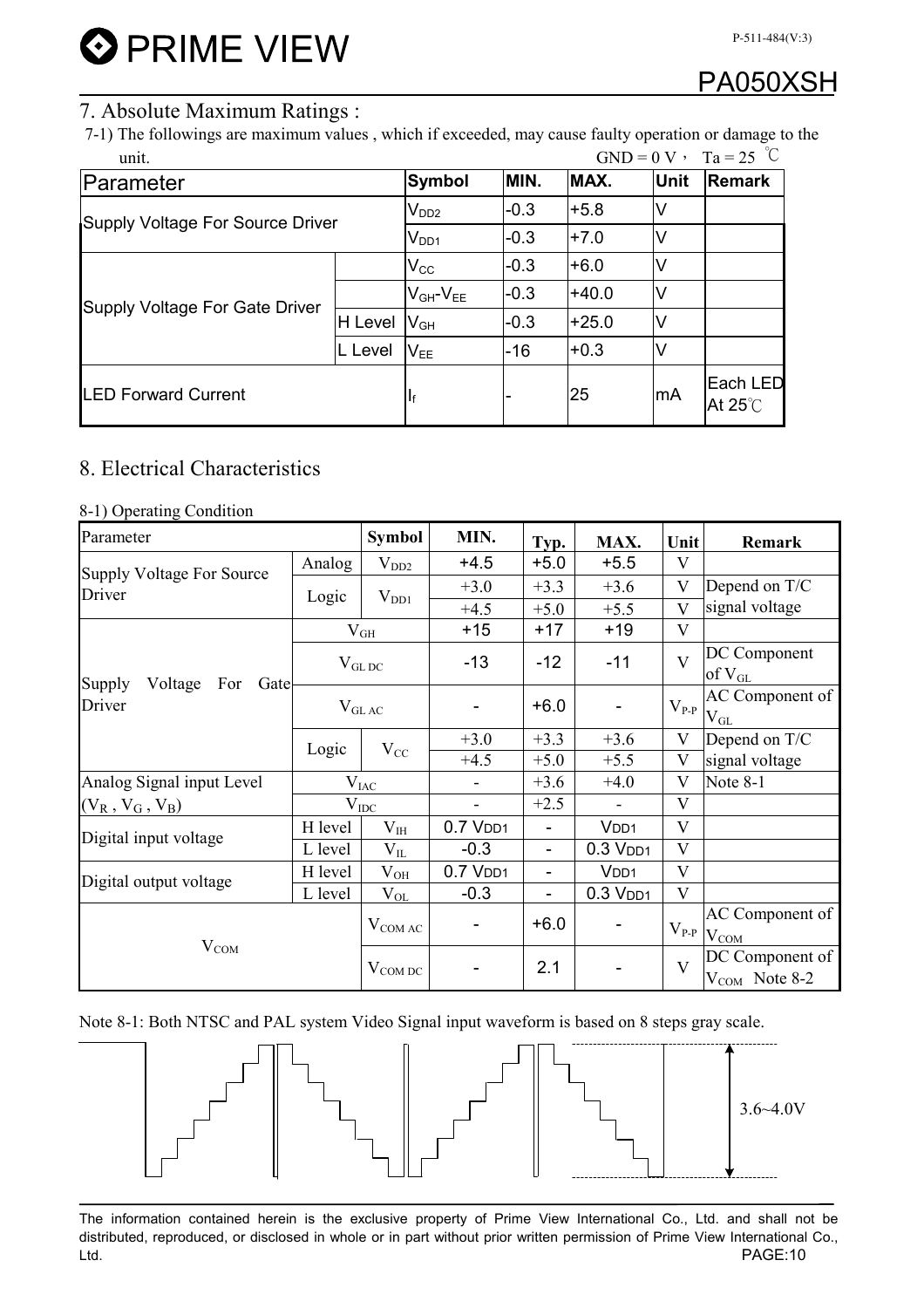

### PA050XSH

Note 8-2 : PVI strongly suggests that the  $V_{COM\,DC}$  level shall be adjustable, and the adjustable level range is 2.1V $\pm$ 1V, every module's V<sub>COM DC</sub> level shall be carefully adjusted to show a best image performance.

8-2) Current Consumption (GND=0V)

|                           |                       |                     |                          |      |      |      | Ta= 25 $\degree$ C             |
|---------------------------|-----------------------|---------------------|--------------------------|------|------|------|--------------------------------|
| Parameter                 | Symbol                | Condition           | Min.                     | Typ. | Max. | Unit | Remark                         |
|                           | 1 <sub>GH</sub>       | $V_{GH} = +17V$     |                          | 0.1  | 0.3  | mA   |                                |
|                           | $\mathbf{1}_{\rm GL}$ | $V_{GL} = -12V$     |                          | 0.1  | 0.3  | mA   | $V_{\text{GL}}$ center voltage |
| <b>Current for Driver</b> | $_{\rm{LC}}$          | $V_{\rm CC}$ =+3.3V |                          | 0.1  | 0.3  | mA   |                                |
|                           | $I_{DD1}$             | $V_{DD1} = +3.3V$   |                          | 0.6  | 1.2  | mA   |                                |
|                           | $\mathbf{I}_{DD2}$    | $V_{DD2} = 5V$      | $\overline{\phantom{0}}$ | 3.7  | 7.4  | mA   |                                |

8-3) Backlight driving & Power Consumption

| Pin No | Symbol                   | Description              | Remark       |
|--------|--------------------------|--------------------------|--------------|
|        |                          | Input terminal (Anode)   | Red          |
|        | $\overline{\phantom{0}}$ | Input terminal (Cathode) | <b>Black</b> |

 $Ta = 25^{\circ}C$ 

|                                    |                  |                          |                          |     |      | $\sim$             |
|------------------------------------|------------------|--------------------------|--------------------------|-----|------|--------------------|
| Parameter                          | Symbol           | Min                      | TYP                      | MAX | Unit | Remark             |
| Supply voltage of LED backlight    | V led            | $\overline{\phantom{0}}$ | $\overline{\phantom{a}}$ |     |      | Note $8-3$         |
| Supply current of LED backlight    | I <sub>LED</sub> | 18                       | 20                       | 22  | mA   | Note $8-4$         |
| <b>Backlight Power Consumption</b> | $P_{LED}$        | $\overline{\phantom{0}}$ | $\overline{\phantom{0}}$ |     | W    | Note 8-3, Note 8-5 |

Note 8-3 : I<sub>LED</sub>= 20mA, constant current

Note 8-4 : The LED driving condition is defined for each LED module. (3 LED Serial) Input current =  $20mA * 5 = 100mA$ 

Note 8-5 :  $P_{LED} = V_{LED-1} * I_{LED-1} + V_{LED-2} * I_{LED-2}$  ….. +  $V_{LED-4} * I_{LED-4} + V_{LED-5} * I_{LED-5}$ 



The information contained herein is the exclusive property of Prime View International Co., Ltd. and shall not be distributed, reproduced, or disclosed in whole or in part without prior written permission of Prime View International Co., Ltd. PAGE:11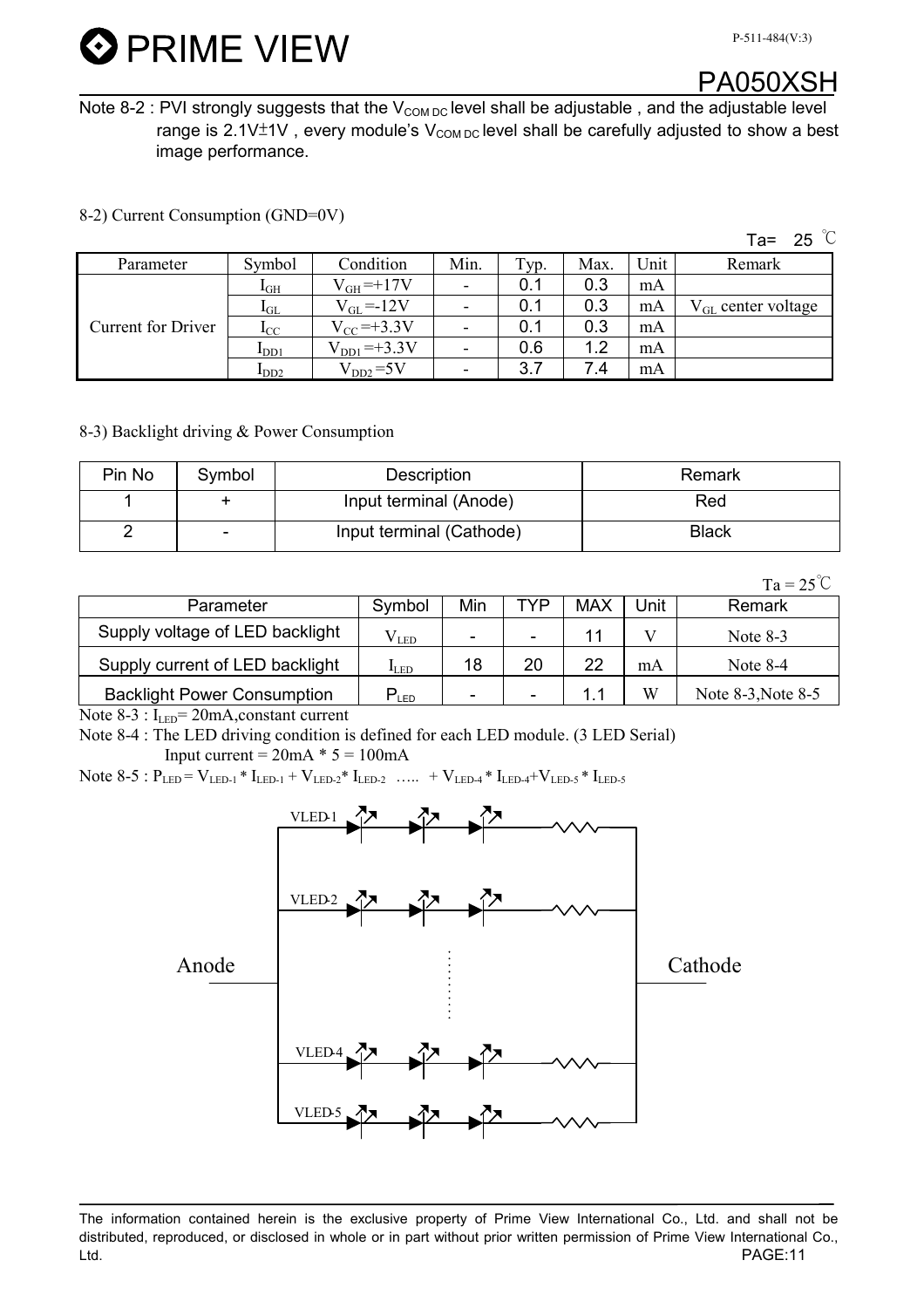

### PA050)

| Power Consumption | $Ta =$                             |                |                   |                |    |               |
|-------------------|------------------------------------|----------------|-------------------|----------------|----|---------------|
|                   | <b>Parameter</b>                   | <b>Symbol</b>  | <b>Conditions</b> | TYP.           |    | Unit   Remark |
|                   | <b>LCD Panel Power Consumption</b> | -              |                   | $23.7^{\circ}$ | mW | Note 8-5      |
|                   | <b>LED B/L Power Consumption</b>   | $\blacksquare$ |                   |                | W  | Note $8-6$    |
|                   | <b>Total Power Consumption</b>     | ۰              |                   |                | W  |               |

Note  $8-5$ : The power consumption for backlight is not included.

Note 8-6 : LED backlight power consumption is calculated by  $I_L \times V_L$ .

8-4) Input / Output Connector

1. Backlight Connector JST BHSR-02VS-1, Pin No. : 2 Pitch : 3.5 mm

#### 8-5) Timing Characteristics of Input Signals

| Characteristics                 | Symbol            | Min.                     | Typ.           | Max.                     | Unit               | Remark     |
|---------------------------------|-------------------|--------------------------|----------------|--------------------------|--------------------|------------|
| Rising time                     | $t_r$             |                          |                | 10                       | ns                 |            |
| Falling time                    | $t_f$             | $\overline{\phantom{0}}$ | $\blacksquare$ | 10                       | ns                 |            |
| High and low level pulse width  | $t_{\rm{CPH}}$    | 147                      | 156            | 166                      | ns                 | CPH1       |
| CPH pulse duty                  | $t_{\text{CWH}}$  | 30                       | 50             | 70                       | $\frac{0}{0}$      | CPH1       |
| STH setup time                  | $t_{\text{SUH}}$  | 20                       |                | $\overline{\phantom{0}}$ | ns                 | STH1, STH2 |
| STH hold time                   | $t_{\text{HDH}}$  | 20                       | $\blacksquare$ | -                        | ns                 | STH1, STH2 |
| STH pulse width                 | $t_{\rm STH}$     |                          | $\mathbf{1}$   | ÷,                       | $t_{\rm{CPH}}$     | STH1, STH2 |
| STH period                      | $t_H$             | 61.5                     | 63.5           | 65.5                     | $\mu$ s            | STH1, STH2 |
| OEH pulse width                 | $t_{OEH}$         | $\overline{a}$           | 1.6            |                          | $\mu$ s            | <b>OEH</b> |
| Sample and hold disable time    | $t_{\rm DIS1}$    | ä,                       | 4.4            | ÷,                       | $\mu$ s            |            |
| OEV pulse width                 | $t_{\rm OEV}$     | $\overline{a}$           | 12             | Ξ.                       | $\mu$ s            | <b>XOE</b> |
| CKV pulse width                 | $t_{CKV}$         | $\overline{\phantom{0}}$ | 32             | -                        | $\mu$ s            | <b>CPV</b> |
| Clean enable time               | $t_{\rm DIS2}$    | ۰                        | 6              | $\overline{\phantom{0}}$ | $\mu$ s            |            |
| Horizontal display timing range | $t_{DH}$          | $\overline{a}$           | 960            |                          | $t_{\text{CPH}}/3$ |            |
| STV setup time                  | $t_{\rm{SUV}}$    | 400                      | $\blacksquare$ | ۰                        | ns                 | DIO1, DIO2 |
| STV hold time                   | $t_{HDV}$         | 400                      | $\blacksquare$ | $\overline{\phantom{0}}$ | ns                 | DIO1, DIO2 |
| STV pulse width                 | $t_{STV}$         | $\overline{\phantom{0}}$ | $\blacksquare$ | $\mathbf{1}$             | $t_{\rm H}$        | DIO1, DIO2 |
| Horizontal lines per field      | $t_{V}$           | 256                      | 262            | 268                      | $t_{\rm H}$        |            |
| Vertical display start          | $t_{SV}$          |                          | 3              | $\overline{\phantom{0}}$ | $t_{\rm H}$        |            |
| Vertical display timing range   | $t_{\rm DV}$      |                          | 234            | -                        | $t_{\rm H}$        |            |
| VCOM rising time                | $t_{\rm rCOM}$    |                          |                | 5                        | $\mu$ s            |            |
| VCOM falling time               | $t_{\text{fCOM}}$ |                          | $\blacksquare$ | 5                        | $\mu$ s            |            |
| VCOM delay time                 | $t_{\text{DCOM}}$ |                          | $\blacksquare$ | $\overline{3}$           | $\mu$ s            |            |
| RGB delay time                  | $t_{DRGB}$        |                          |                | $\mathbf{1}$             | $\mu$ s            |            |

The information contained herein is the exclusive property of Prime View International Co., Ltd. and shall not be distributed, reproduced, or disclosed in whole or in part without prior written permission of Prime View International Co., Ltd. PAGE:12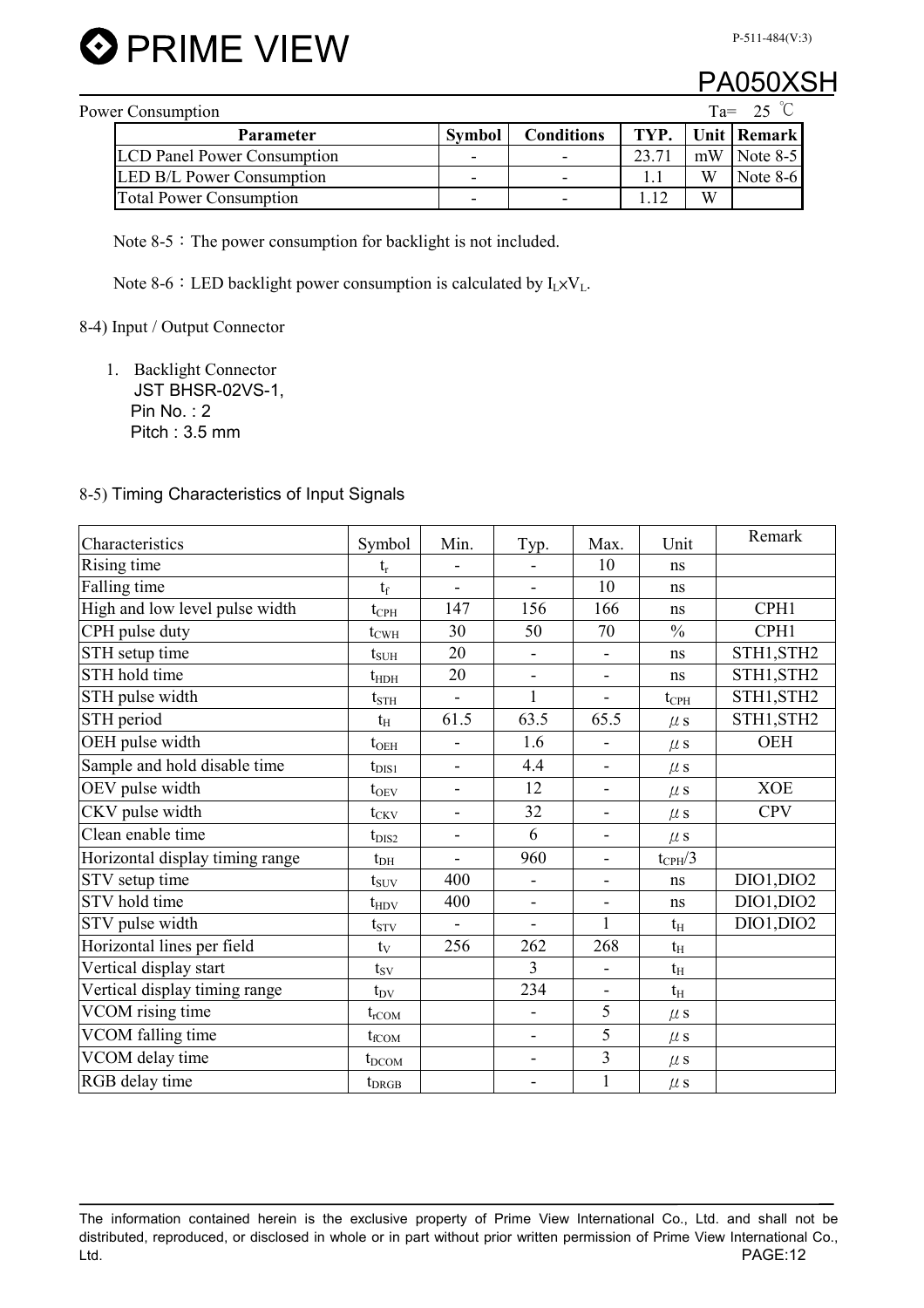$t_{\rm SUH}$   $t_{\rm HDH}$ 

 $t_{\text{SUH}}$ 

.Y

 $t_{\text{HDH}}$ 

STH1(2)



The information contained herein is the exclusive property of Prime View International Co., Ltd. and shall not be distributed, reproduced, or disclosed in whole or in part without prior written permission of Prime View International Co., Ltd. PAGE:13

˖ˣ˛˅ ʻ˟'

Œ<br>€∂

CPH1

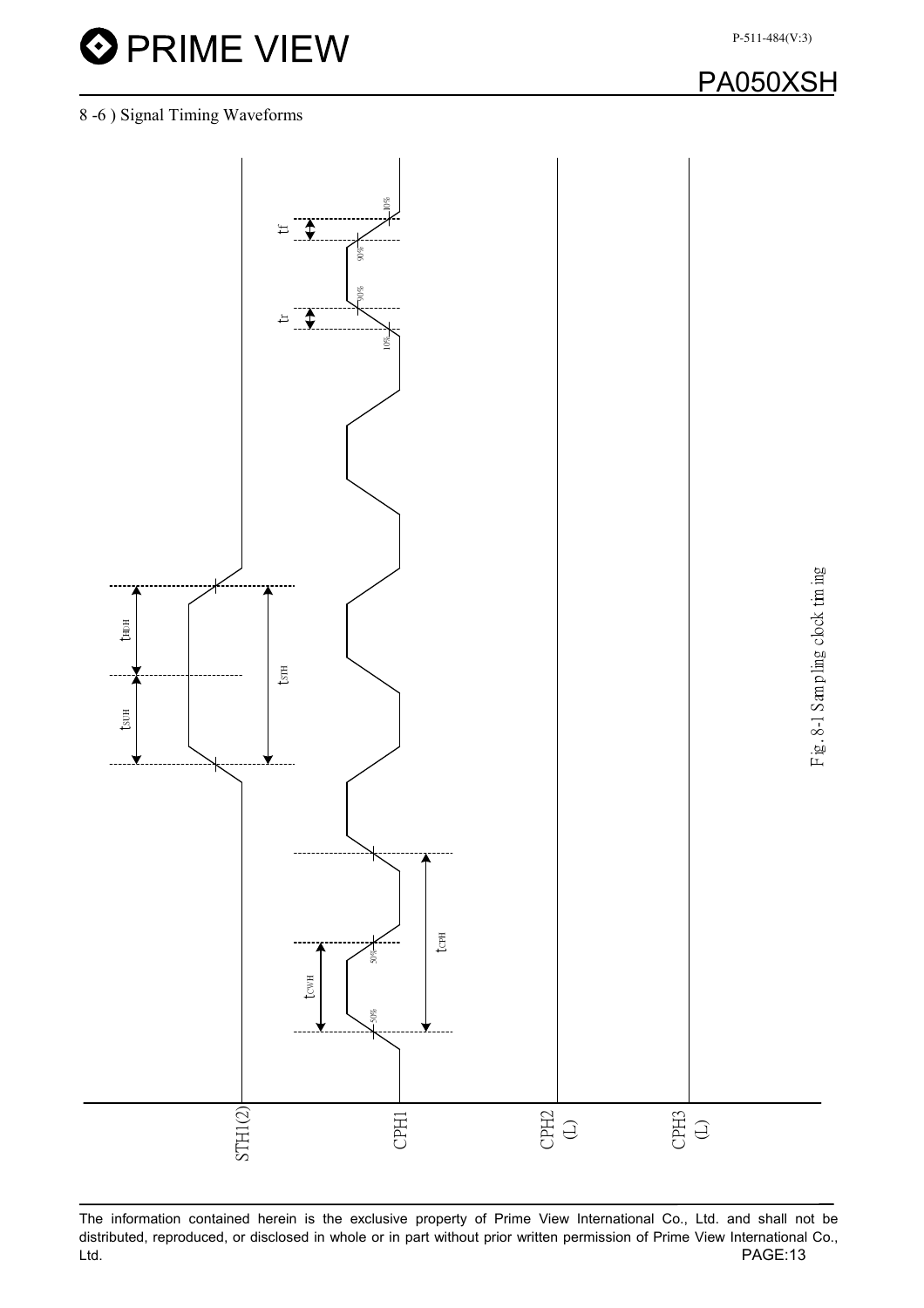

The information contained herein is the exclusive property of Prime View International Co., Ltd. and shall not be distributed, reproduced, or disclosed in whole or in part without prior written permission of Prime View International Co.,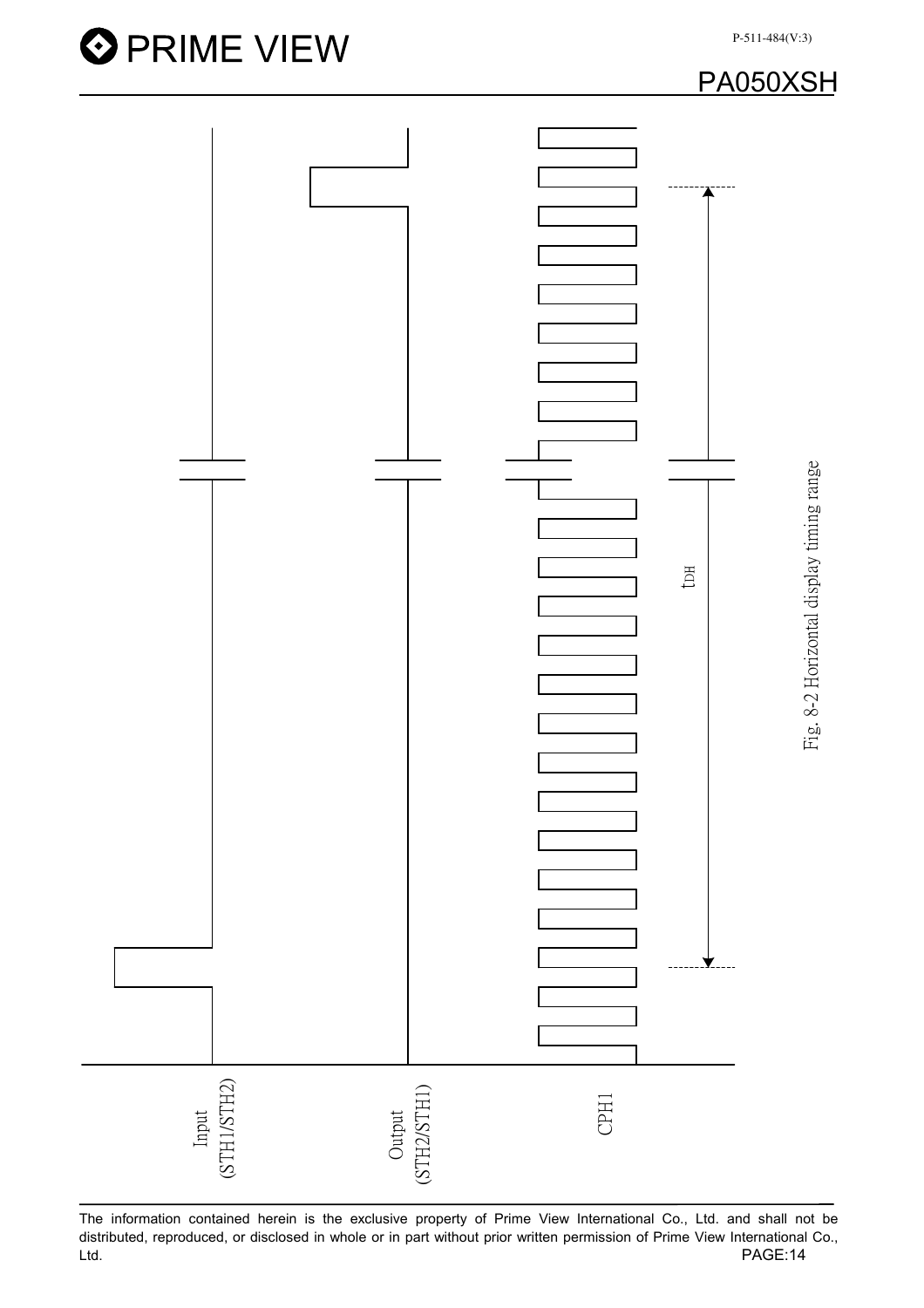

The information contained herein is the exclusive property of Prime View International Co., Ltd. and shall not be distributed, reproduced, or disclosed in whole or in part without prior written permission of Prime View International Co., Ltd. PAGE:15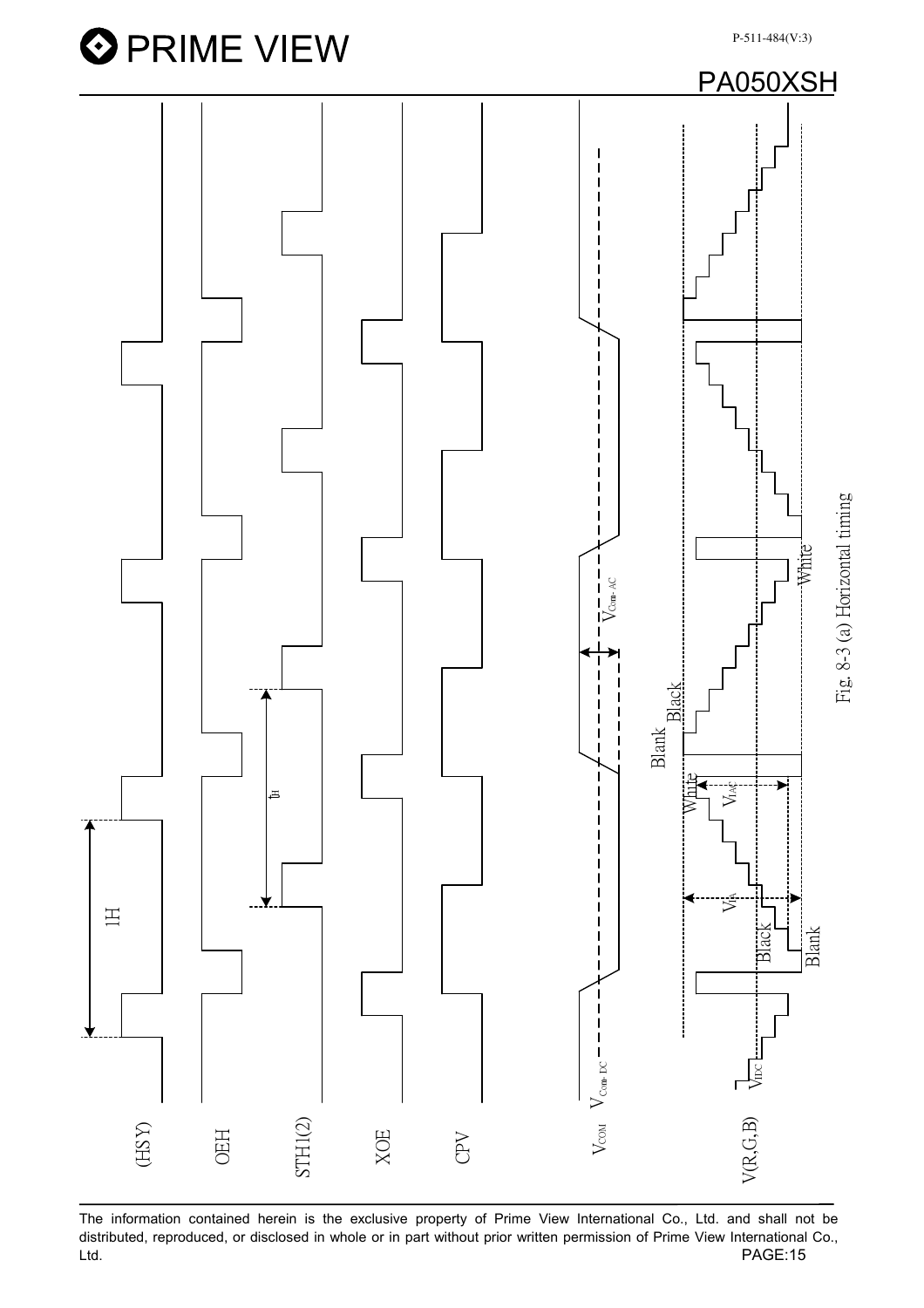**CONNINE VIEWS** 





Fig. 8-3 (b) Detail horizontal timing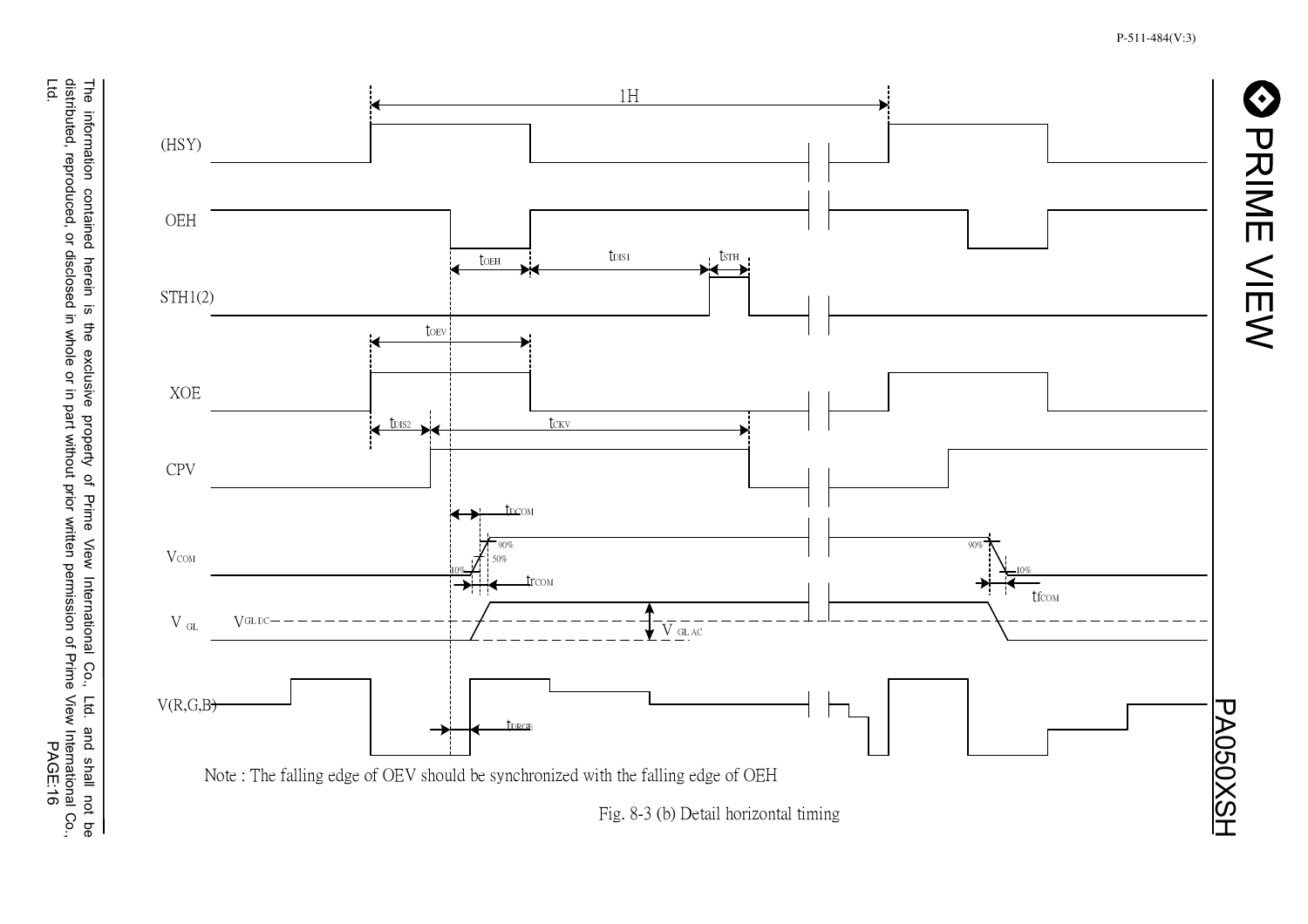**O** PRIME VIEW P-511-484(V:3)PA050XSH tosv  $t_{\rm H2V}$ tsiv the text Fig. 8-4 Vertical shift clock timing Hig. 8-4 Vertical shift clock timing ˄˛  $t_{\rm{SV}}$  $DIO1(2)$ CPV

The information contained herein is the exclusive property of Prime View International Co., Ltd. and shall not be distributed, reproduced, or disclosed in whole or in part without prior written permission of Prime View International Co., Ltd. PAGE:17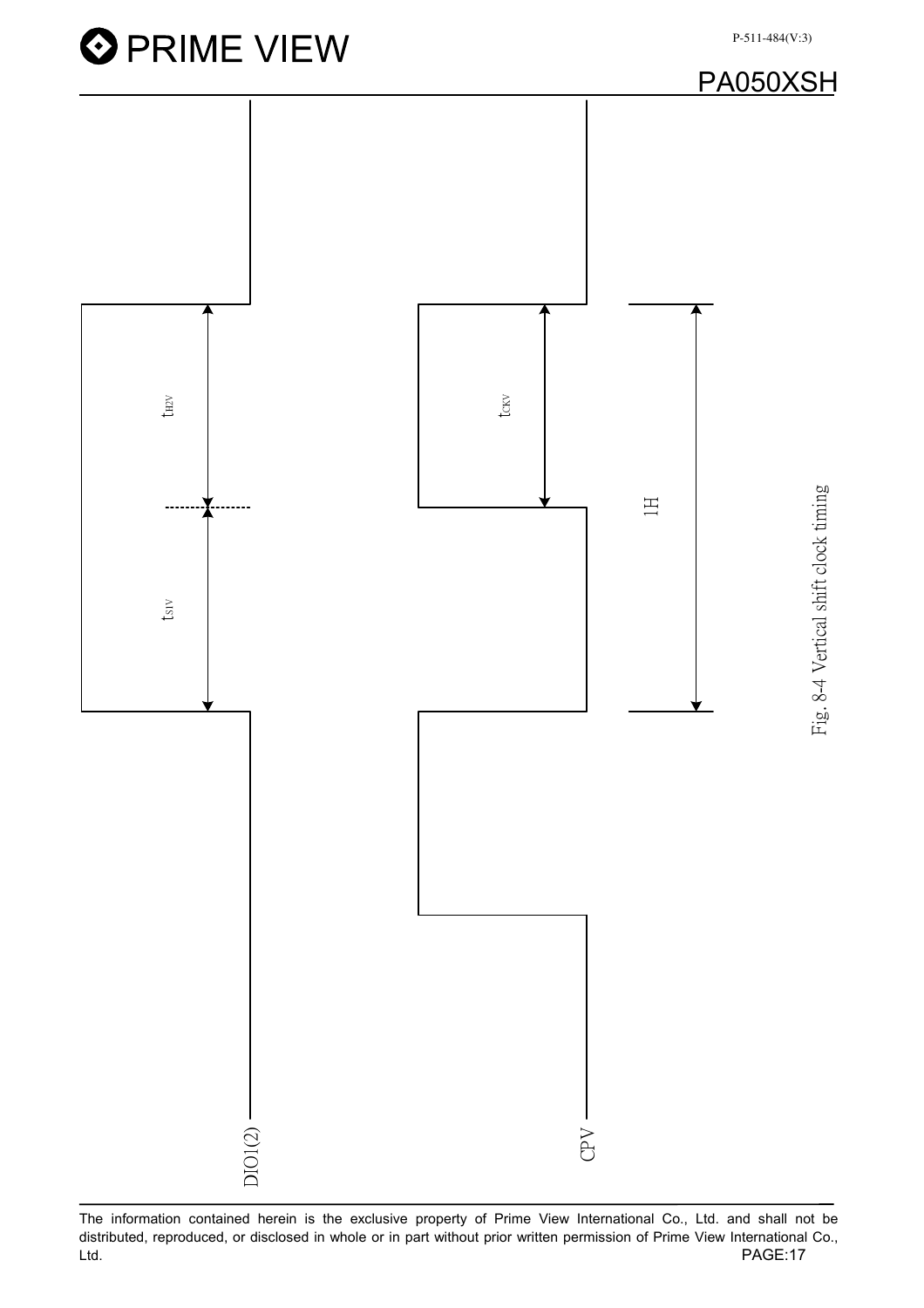





The information contained herein is the exclusive property of Prime View International Co., Ltd. and shall not be distributed, reproduced, or disclosed in whole or in part without prior written permission of Prime View International Co., Ltd. PAGE:18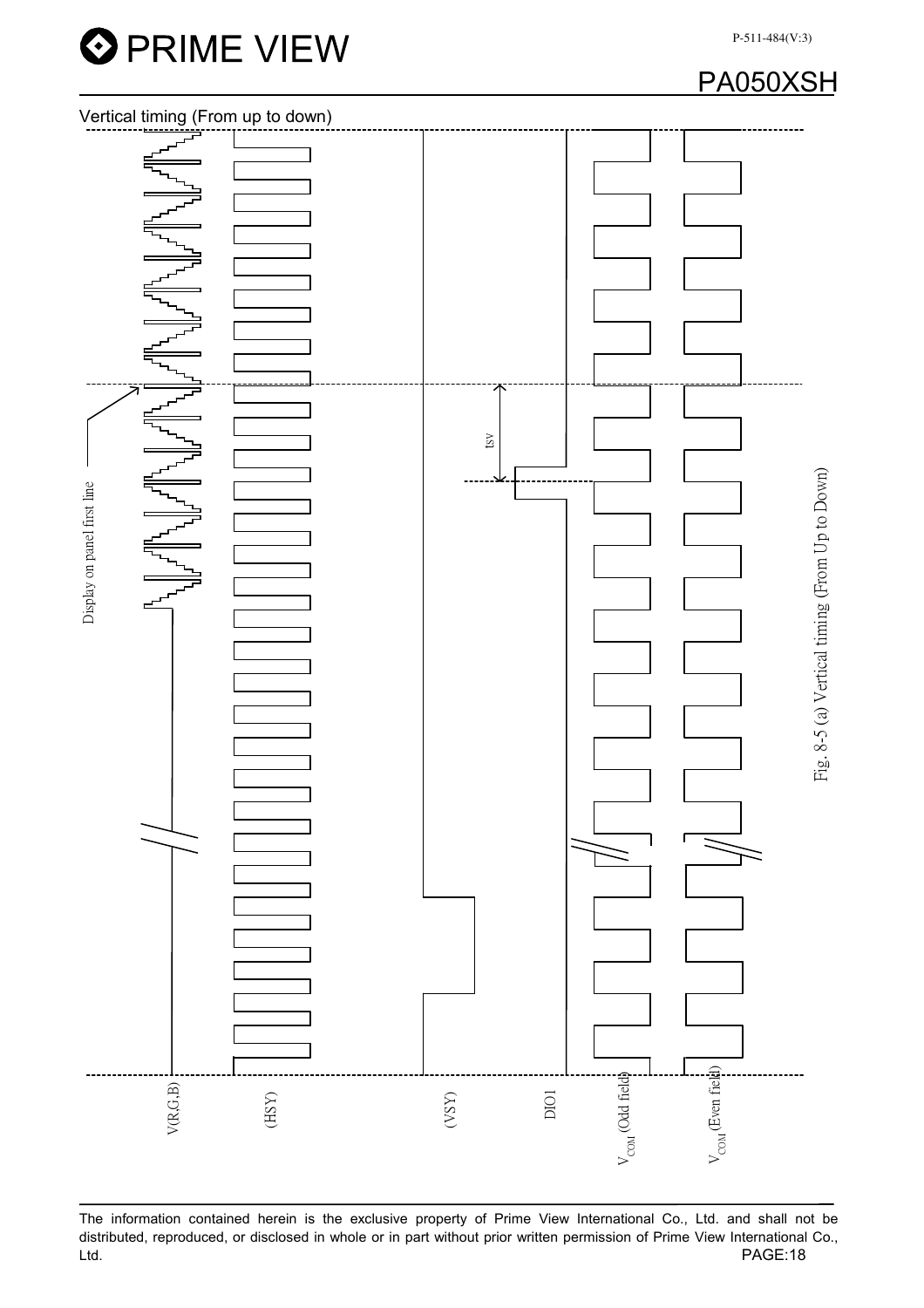

## PA050XSH



The information contained herein is the exclusive property of Prime View International Co., Ltd. and shall not be distributed, reproduced, or disclosed in whole or in part without prior written permission of Prime View International Co., Ltd. PAGE:19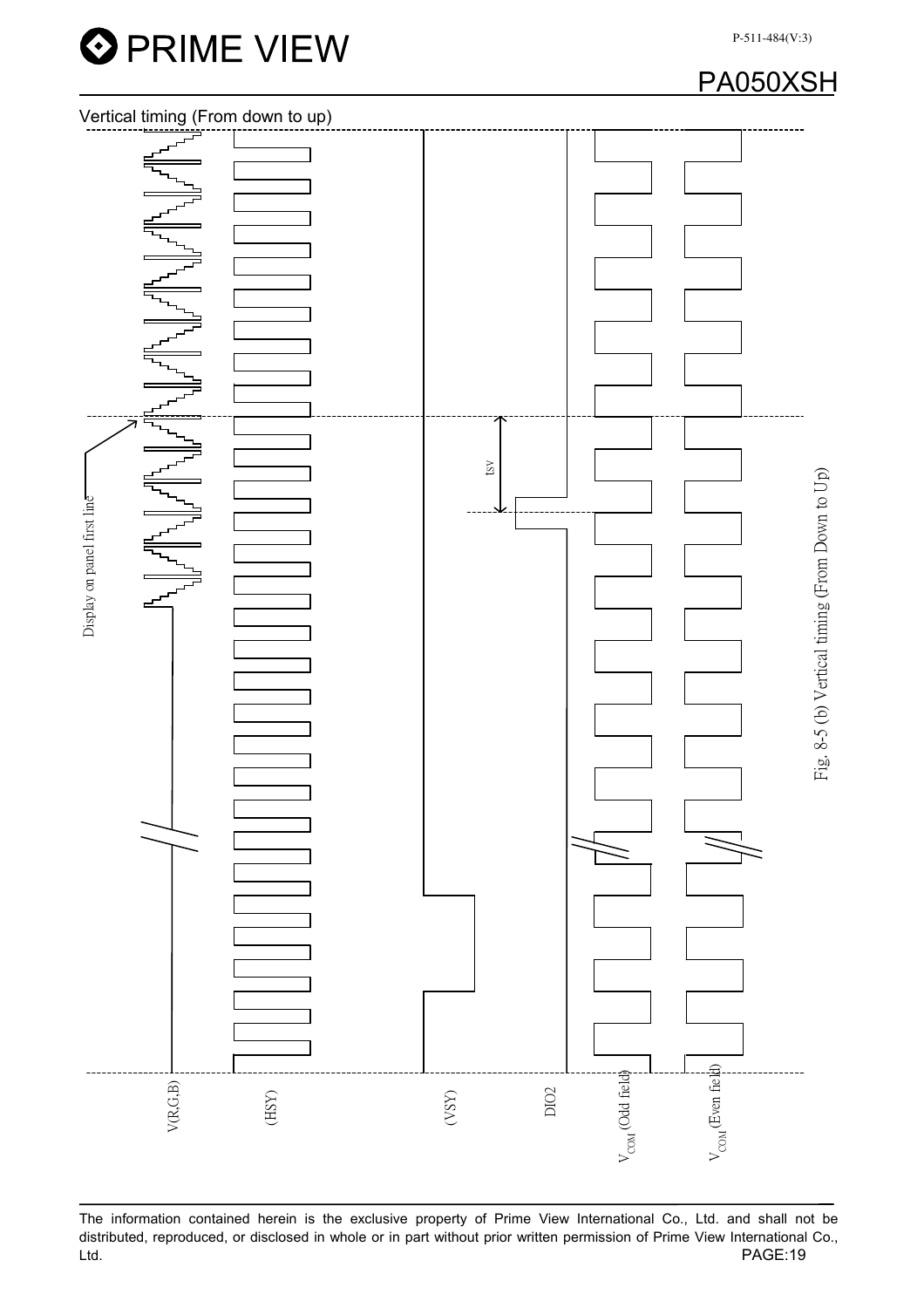# **O** PRIME VIEW

## PA050XSH

### 9. Power On Sequence



### 10. Optical Characteristics

10-1) Specification:

|                      |            |                          |                          |       |       |      |               | $Ta = 25^{\circ}C$ |  |
|----------------------|------------|--------------------------|--------------------------|-------|-------|------|---------------|--------------------|--|
| Parameter            |            | <b>Symbol</b>            | <b>Condition</b>         | MIN.  | TYP.  | MAX. | Unit          | <b>Remarks</b>     |  |
| Viewing              | Horizontal | $\theta$ 21, $\theta$ 22 |                          | 65    | 70    | ---  | deg           | Note 10-1          |  |
|                      | Vertical   | $\theta$ 11              | $CR \ge 10$              | 55    | 60    | ---  | deg           | Note 10-1          |  |
| Angle                |            | $\theta$ 12              |                          | 35    | 40    | ---  | $\deg$        | Note 10-1          |  |
| Contrast Ratio       |            | <b>CR</b>                | At optimized             | 200   | 400   |      |               | Note 10-2          |  |
|                      |            |                          | Viewing angle            |       |       |      |               |                    |  |
| Response time        | Rise       | <b>Tr</b>                | $\theta = 0^{\circ}$     | ---   | 15    | 30   | ms            | Note $10-4$        |  |
|                      | Fall       | <b>Tf</b>                |                          | ---   | 30    | 50   | ms            |                    |  |
| Uniformity           |            | U                        | $\overline{\phantom{a}}$ | 75    | 80    | ---  | $\frac{0}{0}$ | Note $10-5$        |  |
| <b>Brightness</b>    |            | L                        | ٠                        | 200   | 250   | ---  | $cd/m^2$      | Note $10-3$        |  |
| White                |            | $\mathbf X$              | $\theta = 0^{\circ}$     | 0.27  | 0.31  | 0.35 |               |                    |  |
| Chromaticity         |            | y                        | $\theta = 0^{\circ}$     | 0.30  | 0.34  | 0.38 |               | Note 10-3          |  |
| <b>LED Life Time</b> |            |                          | $+25^{\circ}C$           | 20000 | 30000 | -    | Hr            | Note $10-6$        |  |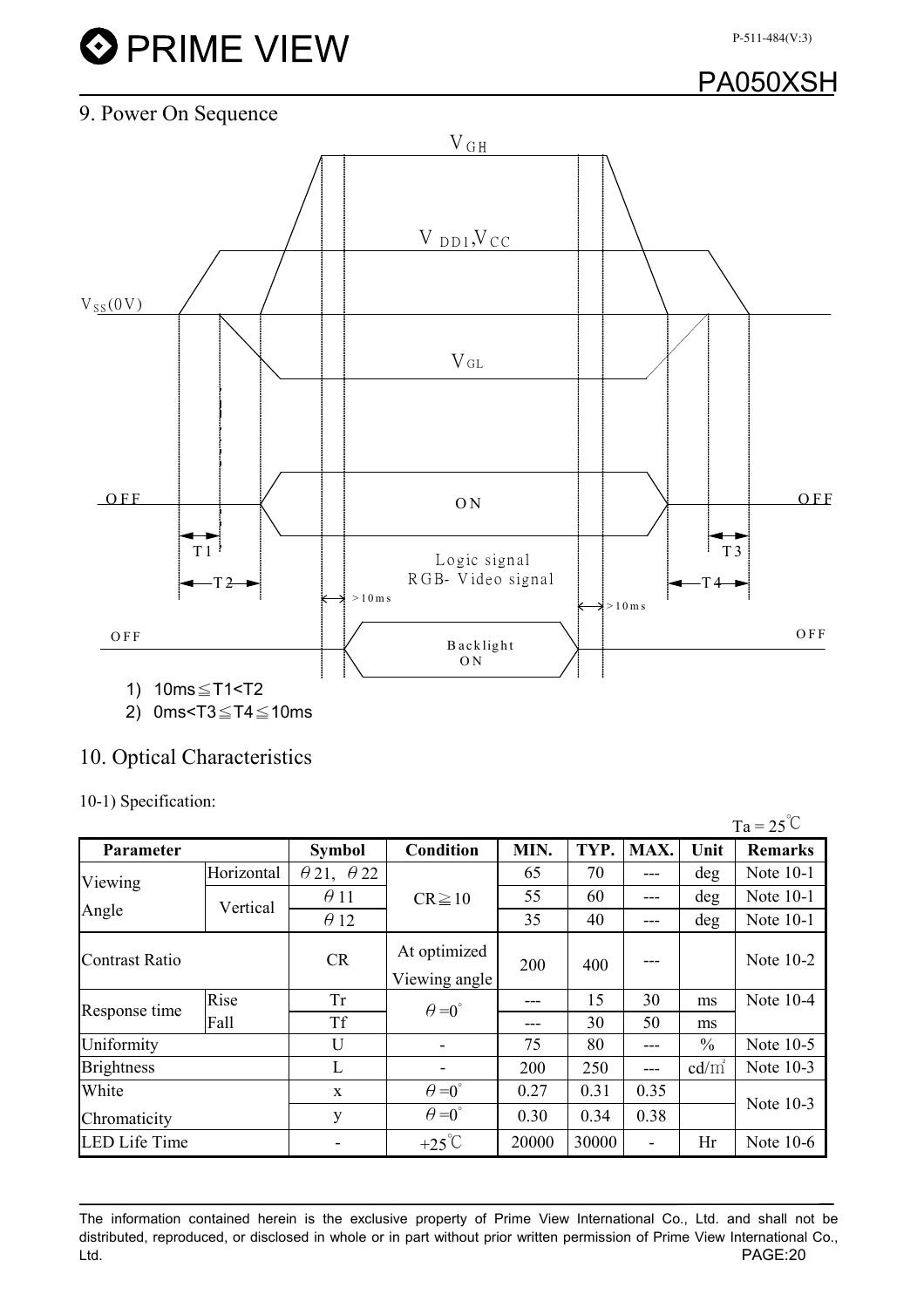## PA050XSH

Note 10-1 : The definitions of viewing angles

**O** PRIME VIEW



Note 10-2 :  $CR =$  Luminance when Testing point is White Luminance when Testing point is Black (Testing configuration see 10-2 ) Contrast Ratio is measured in optimum common electrode voltage.

Note 10-3 : Topcon BM-7(fast) luminance meter 1<sup>°</sup> field of view is used in the testing (after 20~30 minutes operation). LED Current 100mA

Note 10-4 : The definition of response time :



The information contained herein is the exclusive property of Prime View International Co., Ltd. and shall not be distributed, reproduced, or disclosed in whole or in part without prior written permission of Prime View International Co., Ltd. PAGE:21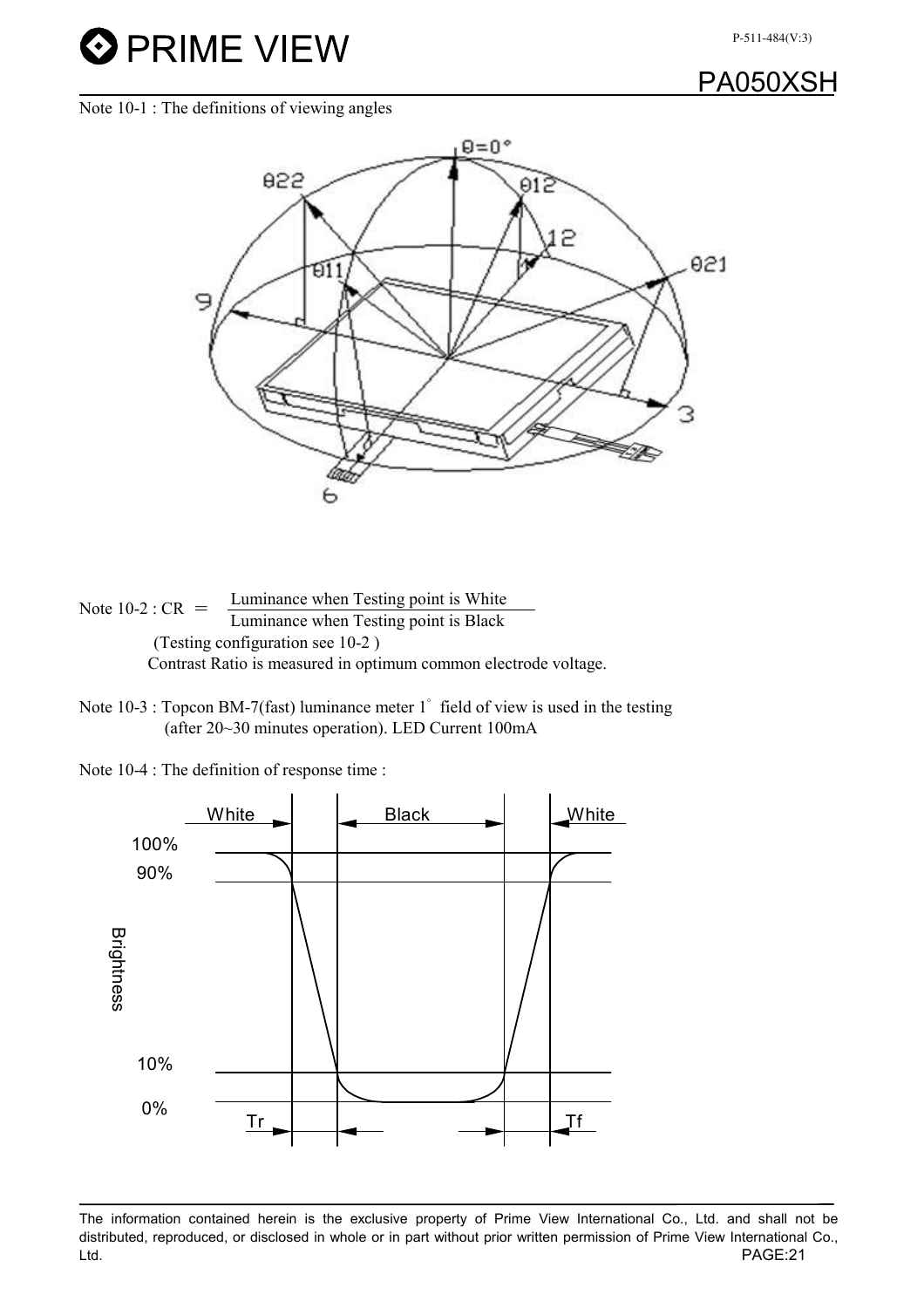# **O** PRIME VIEW



Note 10-5: The uniformity of LCD is defined as

 $U =$  The Minimum Brightness of the 9 testing Points The Maximum Brightness of the 9 testing Points Luminance meter : BM-5A or BM-7 fast(TOPCON)

Measurement distance : 500 mm +/- 50 mm

Ambient illumination : < 1 Lux

Measuring direction : Perpendicular to the surface of module

The test pattern is white (Gray Level 63).



Note 10-6: The "LED Life time " is defined as the module brightness decrease to 50% original Brightness that the ambient temperature is  $25^{\circ}$  and  $I_{LED} = 100$ mA(20mA $\times$ 5).

The information contained herein is the exclusive property of Prime View International Co., Ltd. and shall not be distributed, reproduced, or disclosed in whole or in part without prior written permission of Prime View International Co., Ltd. PAGE:22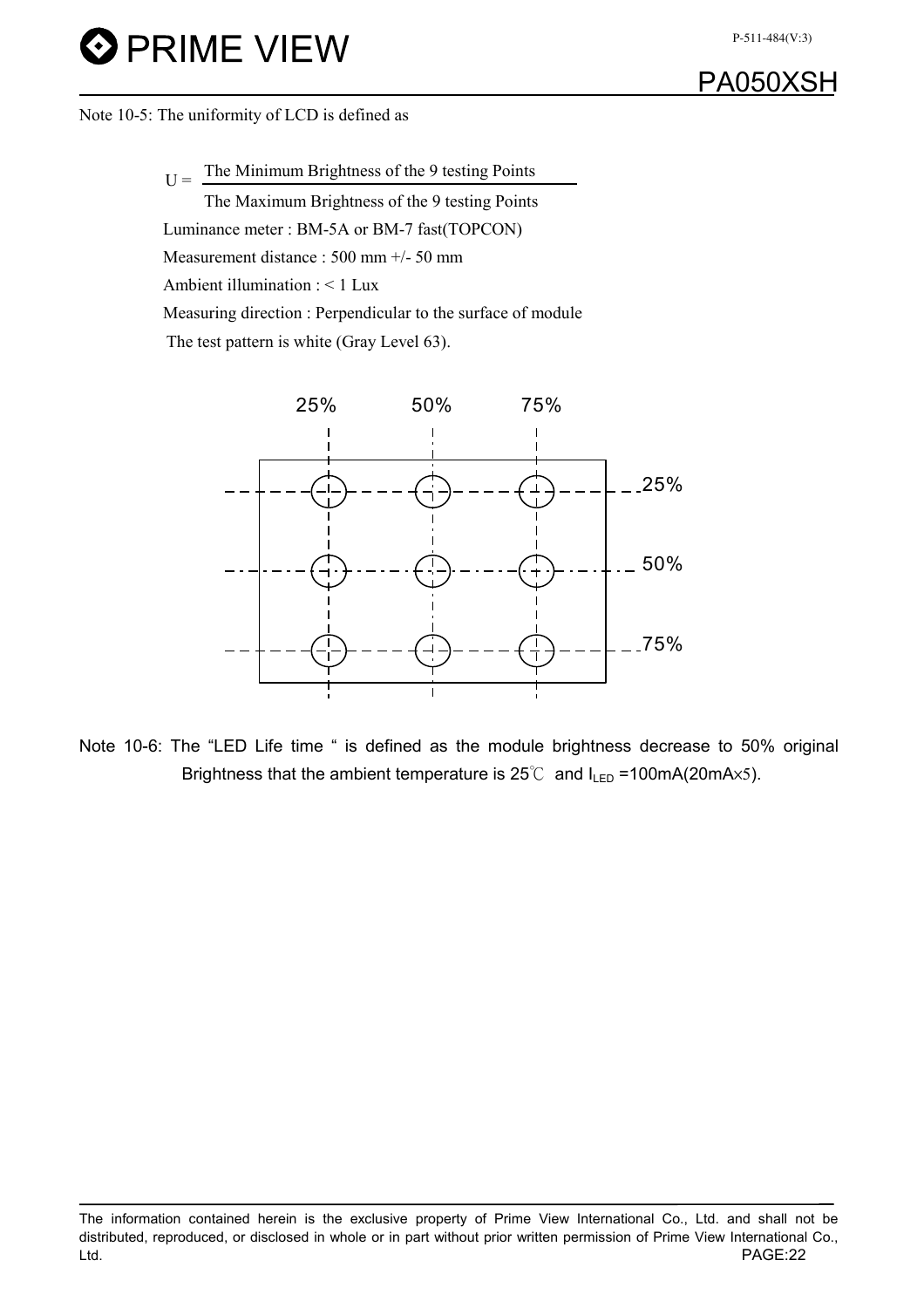



10-2) Testing configuration

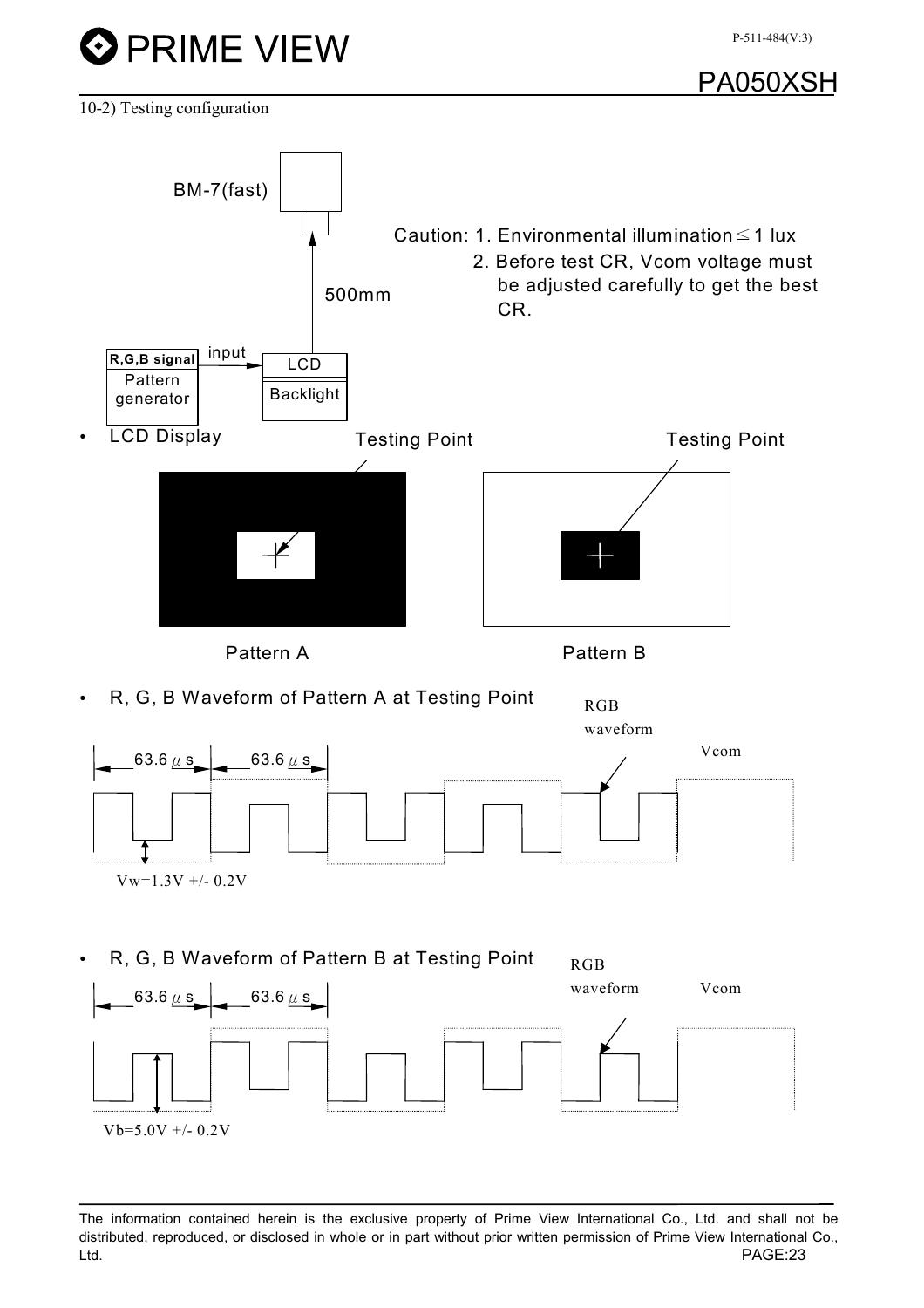# PA050XSH

### 11. Handling Cautions

- 11-1) Mounting of module
	- a) Please power off the module when you connect the input/output connector.
	- b) Polarizer which is made of soft material and susceptible to flaw must be handled carefully. c)Protective film (Laminator) is applied on surface to protect it against scratches and dirt.
	- d)Please following the tear off direction as figure 11-1 to remove the protective film as slowly as possible, so that electrostatic charge can be minimized.
- 11-2) Precautions in mounting
	- a) When metal part of the TFT-LCD module (shielding lid and rear case) is soiled, wipe it with soft dry cloth.
	- b) Wipe off water drops or finger grease immediately. Long contact with water may cause discoloration or spots.
	- c) TFT-LCD module uses glass which breaks or cracks easily if dropped or bumped on hard surface. Please handle with care.
	- d) Since CMOS LSI is used in the module. So take care of static electricity and earth yourself when handling.
- 11-3) Adjusting module
	- a) Adjusting volumes on the rear face of the module have been set optimally before shipment.
	- b) Therefore, do not change any adjusted values. If adjusted values are changed, the specifications described may not be satisfied.
- 11-4) Others
	- a) Do not expose the module to direct sunlight or intensive ultraviolet rays for many hours.
	- b) Store the module at a room temperature place.
	- c) The voltage of beginning electric discharge may over the normal voltage because of leakage current from approach conductor by to draw lump read lead line around.
	- d) If LCD panel breaks, it is possibly that the liquid crystal escapes from the panel. Avoid putting it into eyes or mouth. When liquid crystal sticks on hands, clothes or feet. Wash it out immediately with soap.
	- e) Observe all other precautionary requirements in handling general electronic components.
	- f) Please adjust the voltage of common electrode as material of attachment by 1 module.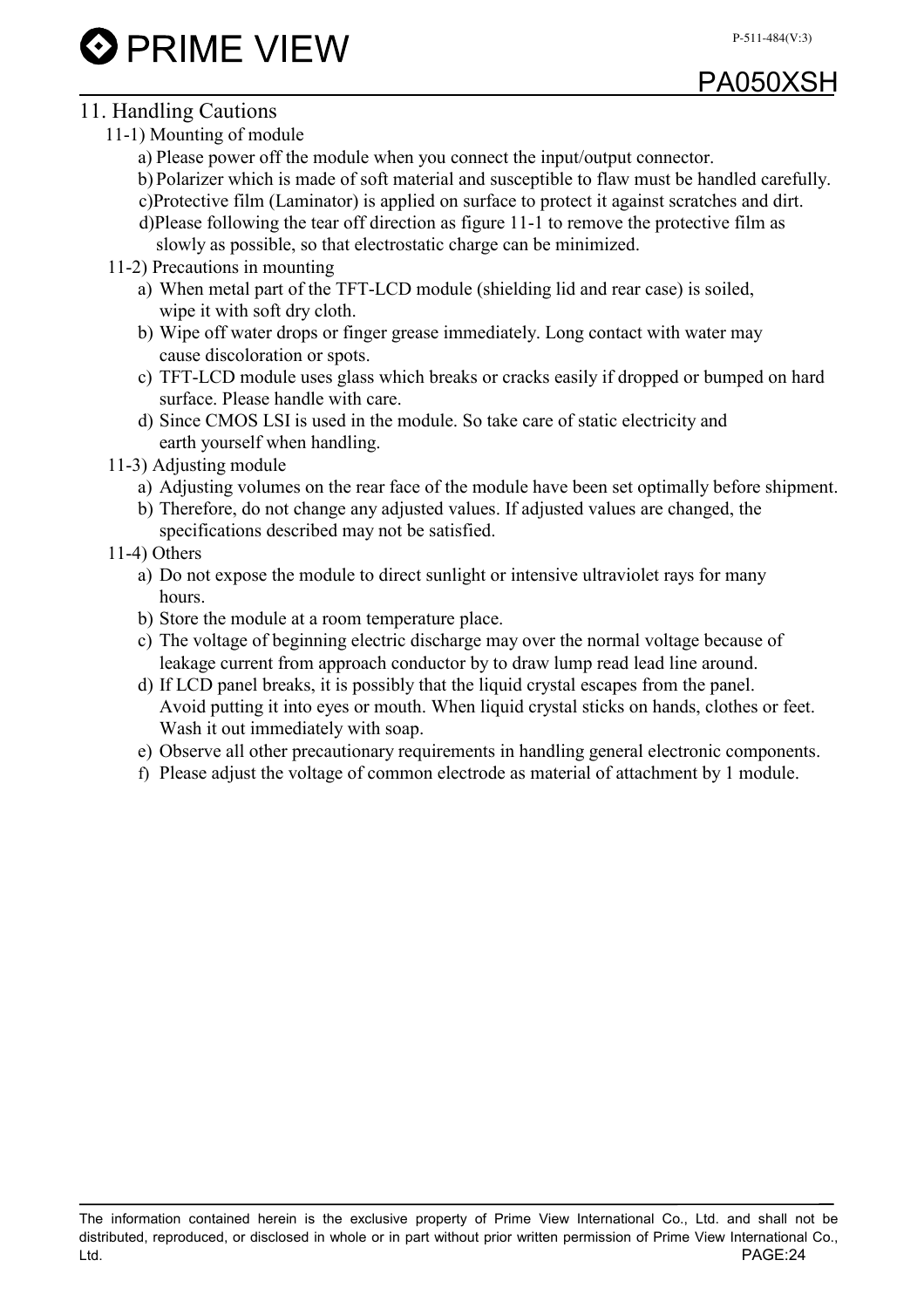



PA050XSH



Protective film

Figure 11-1 the way to peel off protective film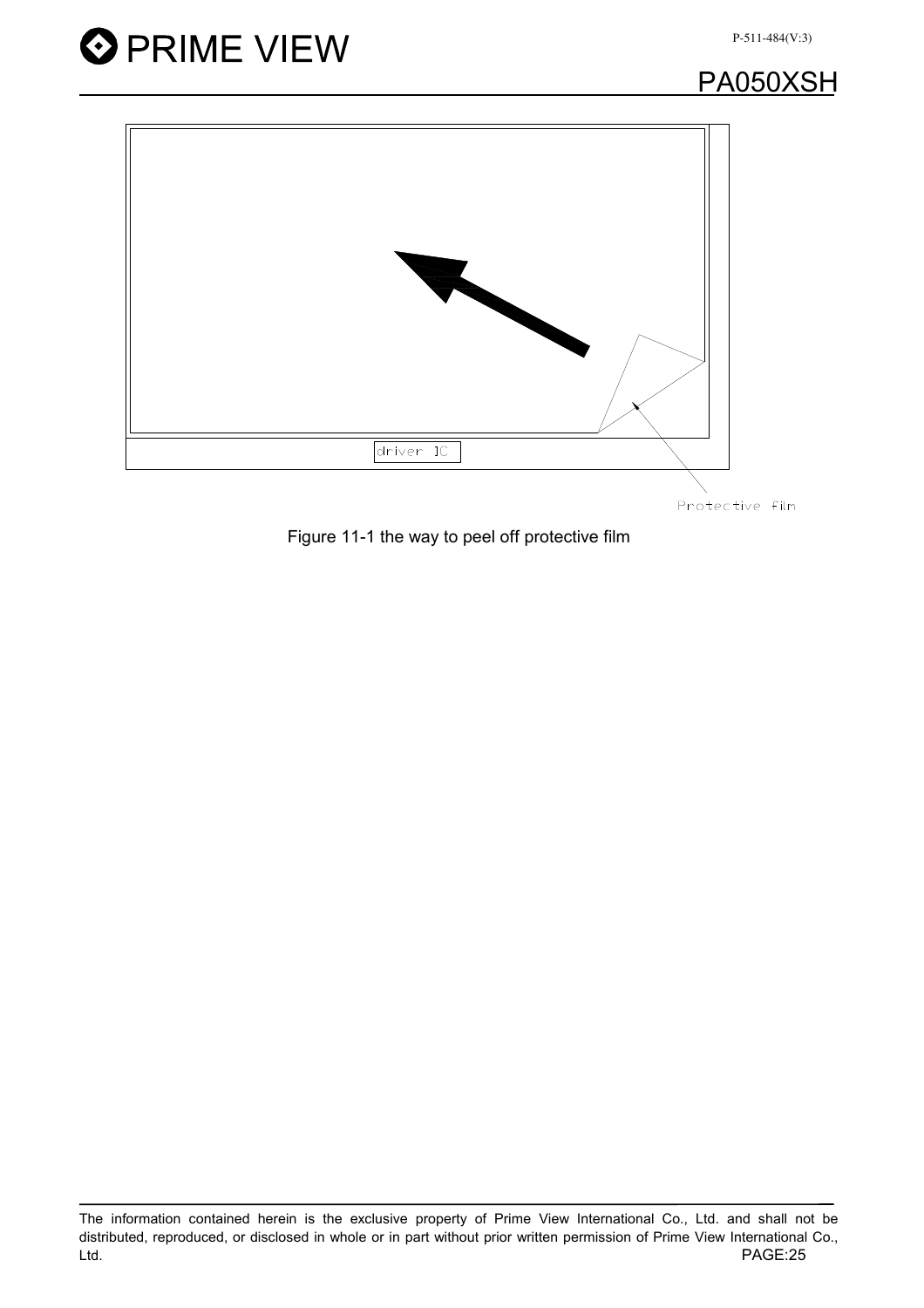# PA050XSH

### 12. Reliability Test

| No             | <b>Test</b> Item                                          | <b>Test Condition</b>                                      |  |  |  |  |  |
|----------------|-----------------------------------------------------------|------------------------------------------------------------|--|--|--|--|--|
| 1              | High Temperature Storage Test                             | Ta = +80°C, 240 hrs                                        |  |  |  |  |  |
| $\overline{2}$ | Low Temperature Storage Test                              | Ta = $-30^{\circ}$ C, 240 hrs                              |  |  |  |  |  |
| $\overline{3}$ | <b>High Temperature Operation Test</b>                    | Ta = +70°C, 240 hrs                                        |  |  |  |  |  |
| $\overline{4}$ | Low Temperature Operation Test                            | Ta = $-20^{\circ}$ C, 240 hrs                              |  |  |  |  |  |
| 5              | High Temperature & High Humidity<br><b>Operation Test</b> | Ta = $+60^{\circ}$ C, 90%RH, 240 hrs                       |  |  |  |  |  |
| 6              | Thermal Cycling Test                                      | $-25^{\circ}$ C $\rightarrow$ +70 $^{\circ}$ C, 200 Cycles |  |  |  |  |  |
|                | (non-operating)                                           | $30 \text{ min}$<br>30 min                                 |  |  |  |  |  |
|                |                                                           | Frequency : $10 \sim 55$ H <sub>z</sub>                    |  |  |  |  |  |
| 7              | <b>Vibration Test</b><br>(non-operating)                  | Amplitude $: 1.5$ mm                                       |  |  |  |  |  |
|                |                                                           | Sweep time: 11 mins                                        |  |  |  |  |  |
|                |                                                           | Test Period : 6 Cycles for each direction of X, Y, Z       |  |  |  |  |  |
|                |                                                           | 100G, 6ms                                                  |  |  |  |  |  |
| 8              | <b>Shock Test</b>                                         | Direction : $\pm X$ , $\pm Y$ , $\pm Z$                    |  |  |  |  |  |
|                | (non-operating)                                           | Cycle : 3 times                                            |  |  |  |  |  |
|                |                                                           | 200pF, $0\Omega$                                           |  |  |  |  |  |
| 9              | Electrostatic Discharge Test                              | ±200V                                                      |  |  |  |  |  |
|                | (non-operating)                                           | 1 time / each terminal                                     |  |  |  |  |  |

Ta: ambient temperature

#### [Criteria]

In the standard conditions, there is not display function NG issue occurred. (including :line defect ,no image) All the cosmetic specification is judged before the reliability stress

The information contained herein is the exclusive property of Prime View International Co., Ltd. and shall not be distributed, reproduced, or disclosed in whole or in part without prior written permission of Prime View International Co., Ltd. PAGE:26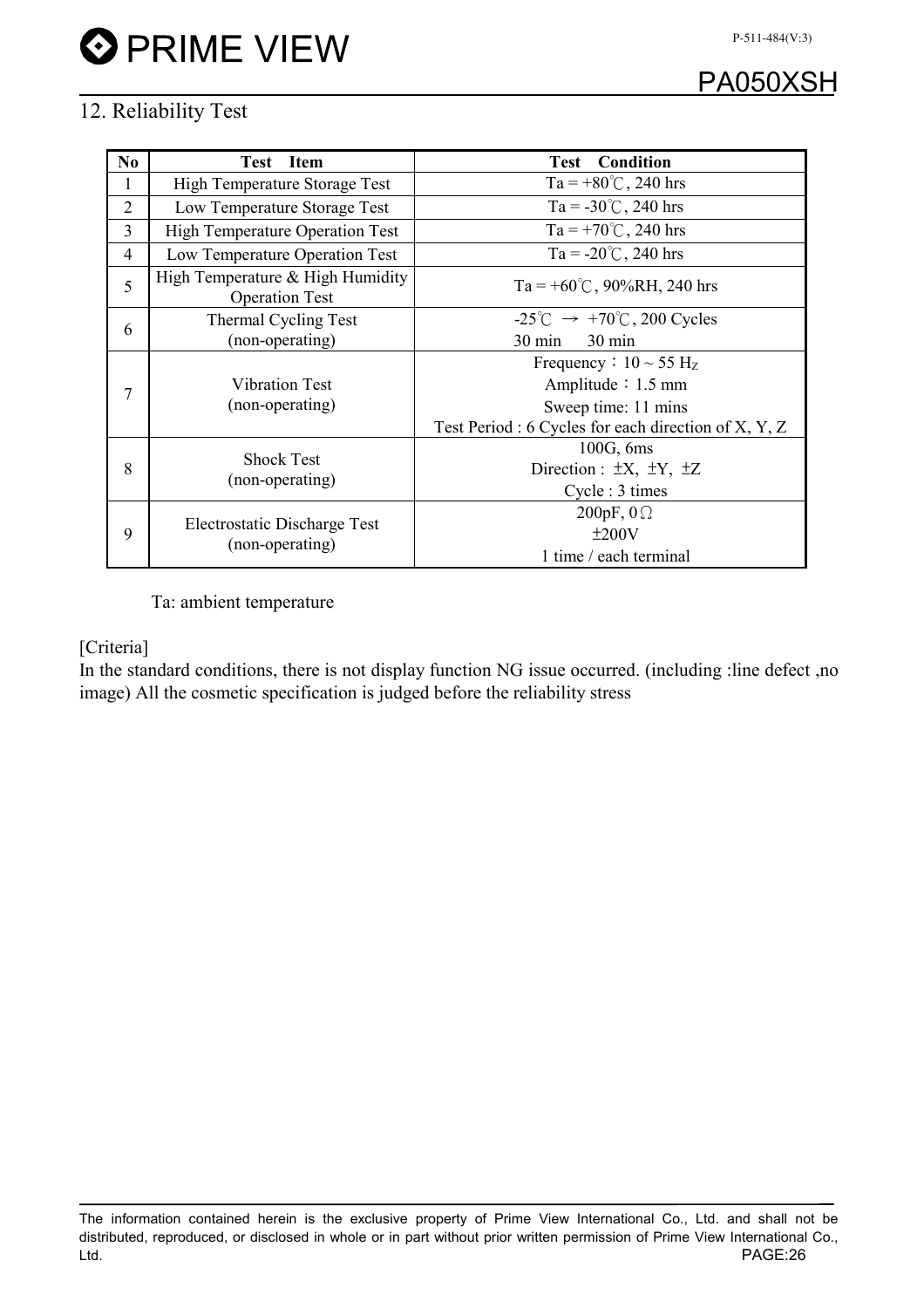# **O** PRIME VIEW

PA050XSH

### 13. Block Diagram



The information contained herein is the exclusive property of Prime View International Co., Ltd. and shall not be distributed, reproduced, or disclosed in whole or in part without prior written permission of Prime View International Co., Ltd. PAGE:27